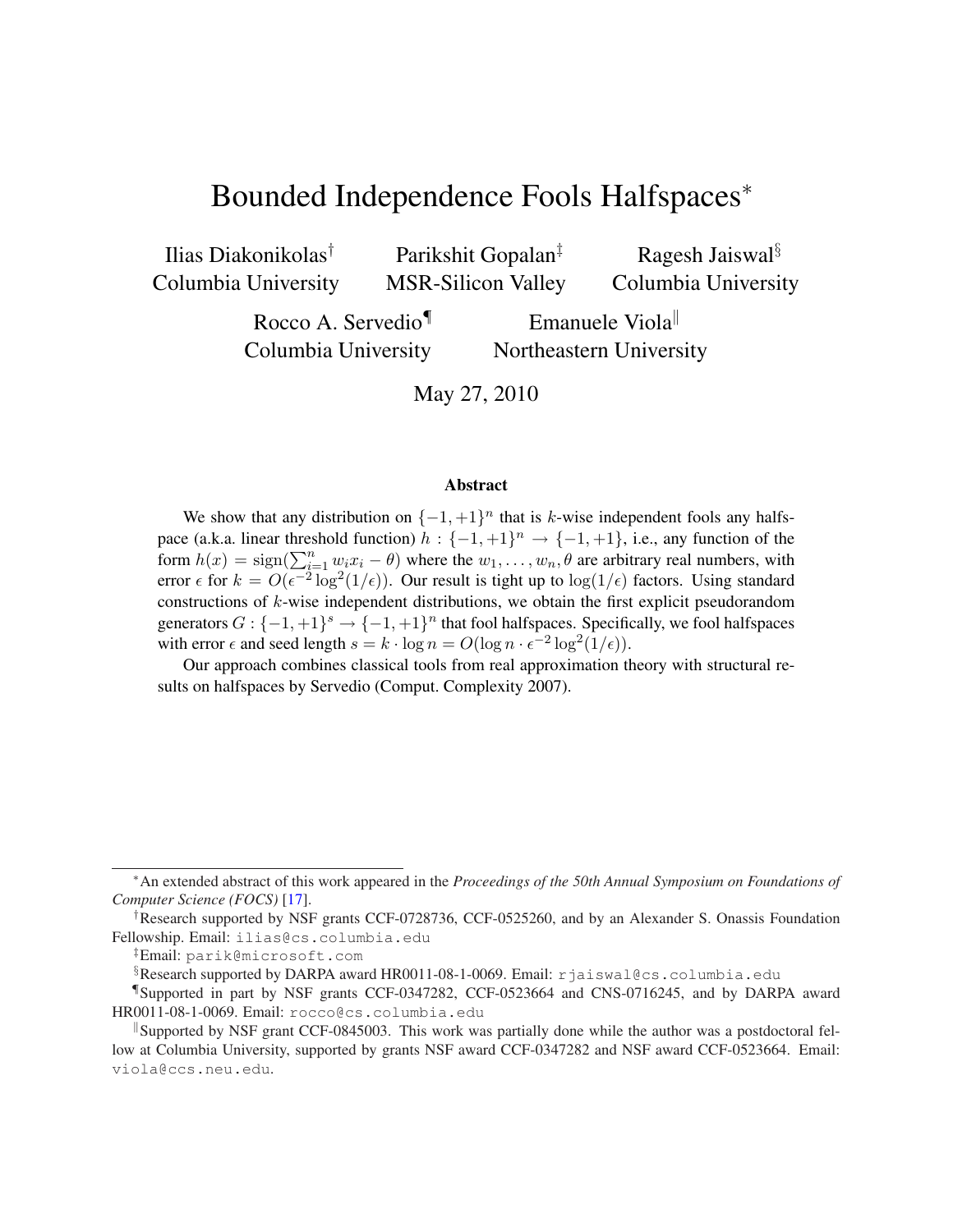### 1 Introduction

*Halfspaces*, or threshold functions, are a central class of Boolean functions  $h: \{-1, +1\}^n \rightarrow$  $\{-1, +1\}$  of the form:

$$
h(x) = sign(w_1x_1 + \cdots + w_nx_n - \theta),
$$

where the weights  $w_1, \ldots, w_n$  and the threshold  $\theta$  are arbitrary real numbers. These functions have been studied extensively in a variety of contexts. In computer science, the work on halfspaces dates back to the study of switching functions, see for instance the books [16, 31, 38, 58, 44]. In computational complexity, much effort has been put into understanding constant-depth circuits of halfspaces. On the one hand this has resulted in surprising inclusions (such as the simulation of depth-d circuits of halfspaces by depth- $(d+1)$  circuits of majority gates [24, 25]), but on the other hand many seemingly basic questions remain unsolved: for instance it is conceivable that every function in NP is computable by a polynomial-size depth-2 circuit of halfspaces [28, 36, 37, 23]. In learning theory, the problem of learning an unknown halfspace has arguably been the most influential problem in the development of the field, with algorithms such as Perceptron, Weighted Majority, Boosting, and Support Vector Machines emerging from this study. Halfspaces (with non-negative weights) have also been studied extensively in game theory and social choice theory, where they are referred to as "weighted majority games" and have been analyzed as models for voting, see e.g., [52, 32, 21, 59].

In this work we make progress on a natural complexity-theoretic question about halfspaces. We construct the first explicit pseudorandom generators  $G: \{-1,+1\}^s \to \{-1,+1\}^n$  with short seed length s that fool any halfspace  $h: \{-1, +1\}^n \rightarrow \{-1, +1\}$ , i.e. satisfy

$$
|\mathbf{E}_{x \in \{-1, +1\}^s}[h(G(x))] - \mathbf{E}_{x \in \{-1, +1\}^n}[h(x)]| \le \epsilon,
$$

for a small  $\epsilon$ . We actually prove that the class of distributions known as k-wise independent distribution has this "fooling" property for a suitable  $k$ ; as pointed out below, a generator can then be obtained using any of the standard explicit constructions of such distributions.

**Definition 1.1.** A distribution  $D$  on  $\{-1, +1\}^n$  is k-wise independent if the projection of  $D$  on any k indices is uniformly distributed over  $\{-1,+1\}^k$ .

**Theorem 1.2** (Main). Let D be a k-wise independent distribution on  $\{-1, +1\}^n$ , and let h:  $\{-1,+1\}$ <sup>n</sup>  $\rightarrow$   $\{-1,+1\}$  be a halfspace. Then D fools h with error  $\epsilon$ , i.e.,

$$
|\mathbf{E}_{x \leftarrow \mathcal{D}}[h(x)] - \mathbf{E}_{x \leftarrow \mathcal{U}}[h(x)]| \le \epsilon
$$
, provided  $k \ge \frac{C}{\epsilon^2} \log^2(\frac{1}{\epsilon})$ ,

where C is an absolute constant and U is the uniform distribution over  $\{-1, +1\}^n$ .

Our Theorem 1.2 is tight up to  $\log(1/\epsilon)$  factors, as can be seen by considering the halfspace

$$
h(x) := \text{sign}(\sum_{i \le k+1} x_i)
$$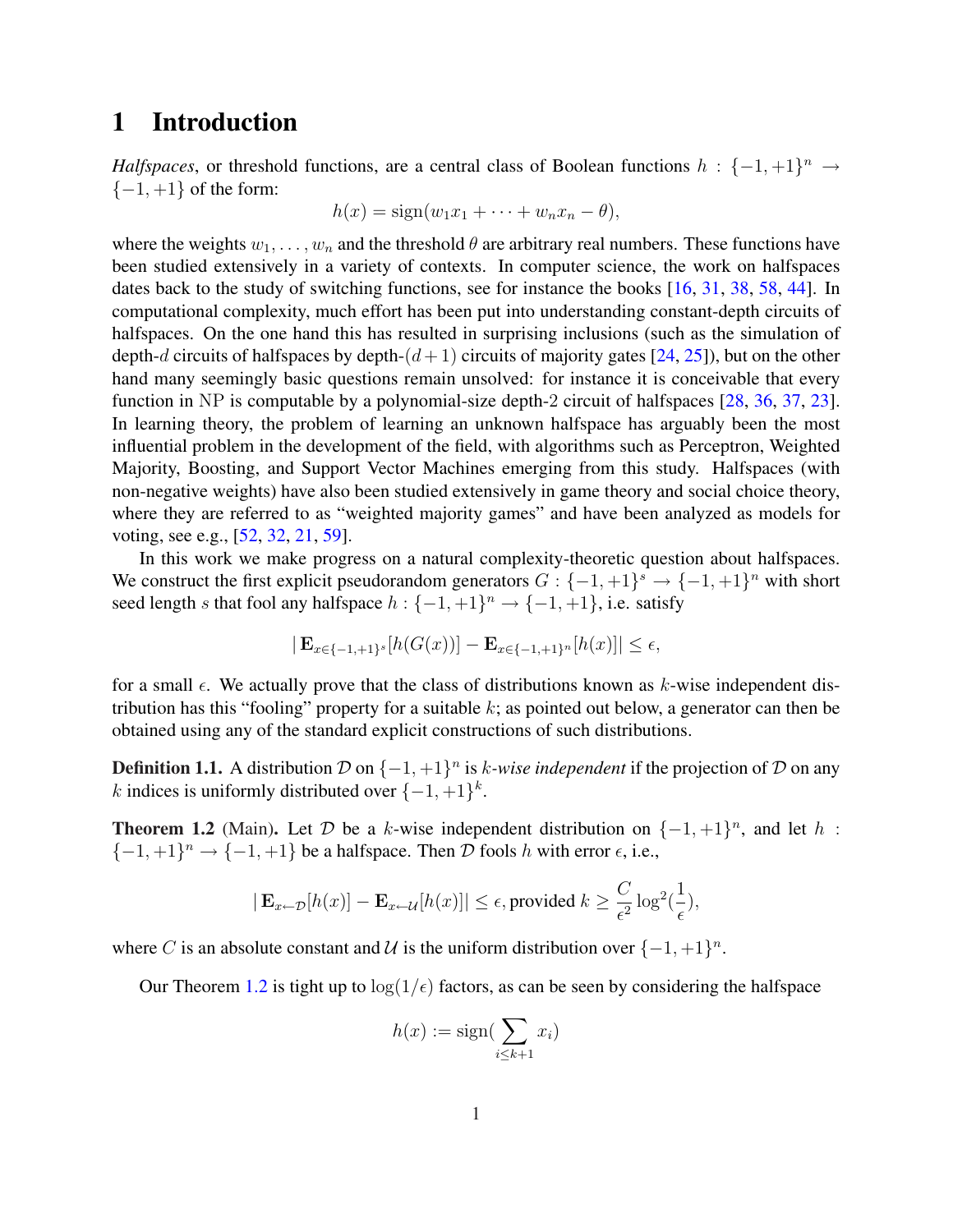and the k-wise independent distribution

$$
x := (x_1, x_2, \dots, x_k, \prod_{i \leq k} x_i, x_{k+2}, \dots, x_n)
$$

where the variables  $x_i$  are independent and uniform in  $\{-1, +1\}$ . For k a multiple of 4, the probability that  $h(U) = 1$  equals 1/2 by symmetry, whereas the probability that  $h(x) = 1$  is  $1/2 + \Omega(1/\sqrt{k}).$ 

Standard explicit constructions of k-wise independent distributions over  $\{-1, +1\}^n$  have seed length  $O(k \cdot \log n)$  [15, 3], which is optimal up to constant factors [14]. Plugging these in Theorem 1.2, we obtain explicit pseudorandom generators  $G: \{-1, +1\}^s \rightarrow \{-1, +1\}^n$  that fool any halfspace  $h: \{-1,+1\}^n \to \{-1,+1\}$  with error  $\epsilon$  and have seed length  $s = O(\log n \cdot \epsilon^{-2} \log^2(\epsilon^{-1}))$ .

Finally, we mention that Theorem 1.2 can be seen as a derandomization of the Berry-Esseen theorem: for convergence to the normal distribution, bounded independence suffices.

Discussion and comparison with previous explicit generators. The literature is rich with explicit generators for various classes, such as small constant-depth circuits with various gates [2, 49, 41, 61, 5, 10], low-degree polynomials [46, 4, 9, 40, 60], and one-way small-space algorithms [47]. Many of these classes (such as low-degree polynomials and  $AC^0$  circuits) provably cannot implement halfspaces, and it is not known how to implement an arbitrary halfspace in any of these classes, so none of these results gives Theorem 1.2. However, some of these results [47, 41, 61] classes, so none of these results gives Theorem 1.2. However, some of these results  $[47, 41, 01]$  give generators for the *restricted class* of halfspaces given by  $h(x) = sign(\sum_{i=1}^{n} w_i x_i - \theta)$  where the weights are integers of magnitude at most  $poly(n)$ . While it is well known that every halfspace has a representation with integer weights, it is not possible to represent an arbitrary halfspace with  $poly(n)$  integer weights. Indeed, an easy counting argument (see e.g. [42, 29]) shows that if the weights are required to be integers then almost all halfspaces require weights of magnitude  $2^{\Omega(n)}$ ; in fact some halfspaces require weights of magnitude  $2^{\Theta(n \log n)}$  [29]. Our result is for the entire class of halfspaces with no restriction on the weights, and much of the richness of halfspaces only comes in this setting; for example, the "odd-max-bit" function [6], the "universal halfspace" [24], and other important halfspaces [29] all require exponentially large integer weights. Moreover, even for the restricted class of halfspaces where the weights are integers of magnitude at most  $poly(n)$ , previous techniques [47] give seed length  $s = O(\log^2 n)$  at best, while we achieve  $s = O(\log n)$ for constant error. Also note that, while halfspaces can be approximated by ones with small integer weights [57], this approximation is not immediately useful for generators as it only holds for the uniform distribution, not the pseudorandom one.

**Other related results.** Several recent papers have studied the power of  $k$ -wise independent distributions. An exciting recent result of Braverman [10], which builds on an earlier breakthrough of Bazzi [5] (simplified by Razborov [55]), shows that  $\text{polylog}(n)$ -wise independent distributions fool small constant-depth circuits, settling a conjecture of Linial and Nisan [39]. Benjamini *et al.* [7] showed that any  $O(1/\epsilon^2)$ -wise independent distribution  $\mathcal{D}$  on  $\{-1, +1\}^n$  satisfies  $|\Pr_{x \leftarrow \mathcal{D}}[\sum_i x_i \geq 0] - 1/2| \leq \epsilon$ , i.e., such distributions fool the majority function. (We discuss [7] in more detail shortly; here we note that their result does not seem to lead directly to pseudorandom generators for general halfspaces.)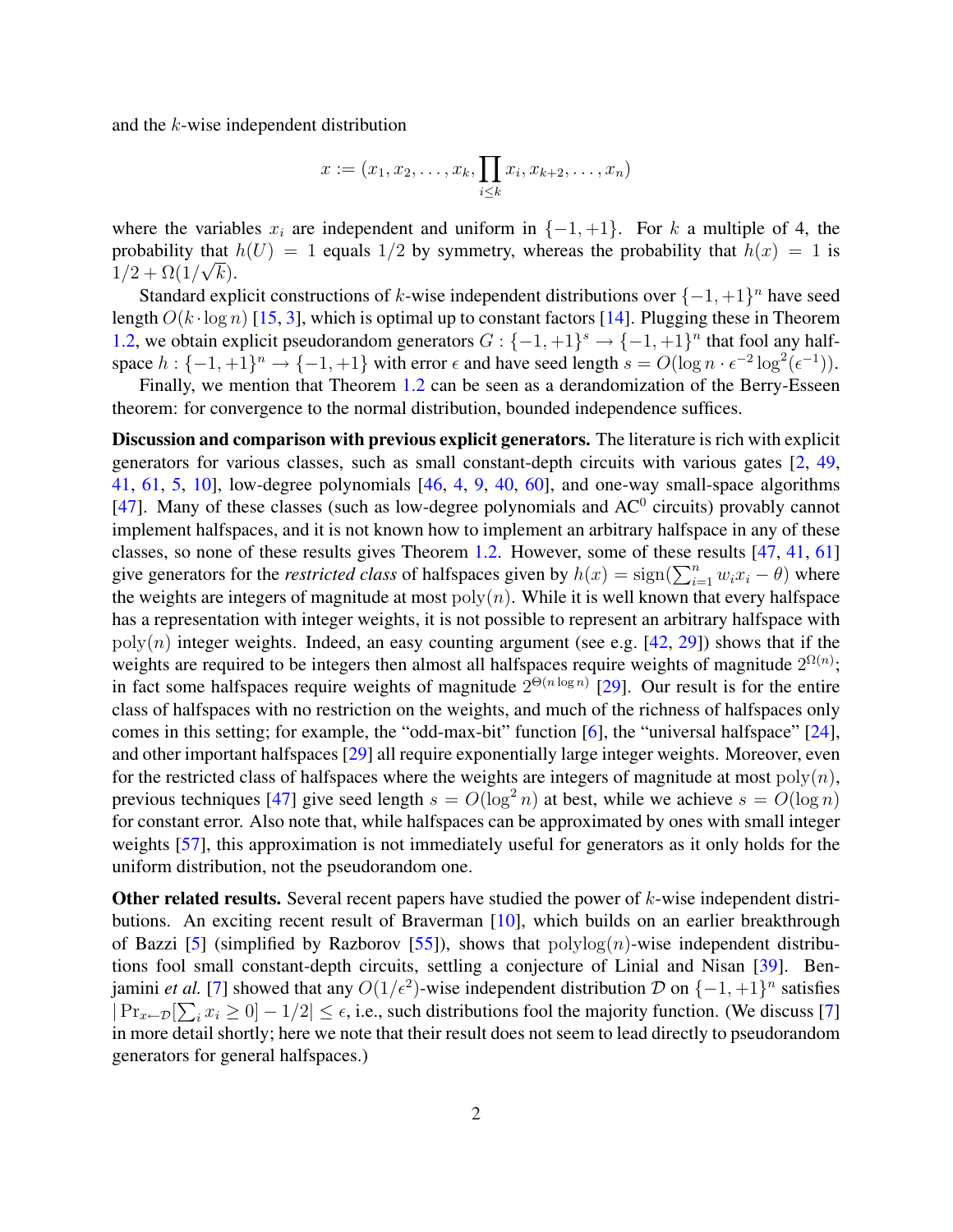The problem of constructing generators for halfspaces has been considered by several authors in the recent literature. Rabani and Shpilka give an explicit construction of an  $\epsilon$ -net, or  $\epsilon$ -hitting set, for halfspaces [54]: a set of size  $poly(n, 1/\epsilon)$  which is guaranteed to contain at least one point where  $h(x) = +1$  and at least one point where  $h(x) = -1$  for any halfspace h which takes on both values with probability at least  $\epsilon$  under the uniform distribution. However, their construction does not offer any guarantees about the distribution of these values. [54] pose as a research goal "to build methodically a theory of generators for geometric functions" such as halfspaces.

The problem of generators for halfspaces also arose in recent work by Gopalan and Radhakrishnan [27] on finding duplicates in a data stream. They required a generator that allows one to estimate the influence of a variable in a halfspace, a problem which is in fact equivalent to constructing a generator for a related halfspace. They observe that Nisan's space generator [47] suffices for the halfspaces arising in their context, and raise the problem of constructing generators for general halfspaces. Our result does not improve theirs, but it makes the analysis simpler by showing that one can use  $\tilde{O}(\epsilon^{-2})$ -wise independence to estimate the influence to within an additive  $\epsilon.$ 

Recent Developments. Two natural questions are (1) to construct generators for halfspaces with a better dependence on  $\epsilon$  in their seed length, ultimately achieving the information-theoretic optimum  $s = O(\log(n/\epsilon))$ , and (2) to understand the degree of independence required to fool degree-d polynomial threshold functions (PTFs). After our work, there has been progress on the above (and other related) questions by several researchers [45, 26, 12, 19, 18, 30] who improved and generalized our results in various directions. Meka and Zuckerman [45] constructed a generator for halfspaces with seed-length  $O(\log(1/\epsilon) \cdot \log n)$ , and subsequently [26, 30] gave generators for intersections of halfspaces. In [45] the authors also constructed generators for degree-d PTFs with seed-length  $2^{O(d)} \cdot \log n \cdot (1/\epsilon)^{8d+3}$ . Diakonikolas, Kane, and Nelson [18] showed that  $\text{poly}(1/\epsilon)$ wise independence  $\epsilon$ -fools degree-2 PTFs and intersections of such functions. At the time of writing, the analogous statement for  $d > 2$  remains open. As implied by reductions in [19, 18, 45], to show that  $k(d, \epsilon)$ -wise independence  $\epsilon$ -fools degree-d PTFs, it suffices to consider the subclass of degree-d PTFs  $f = sign(p)$  that are "regular" in the sense that no variable in p has a large fraction of the total influence in  $p$ .

#### 1.1 Techniques

Our proof combines tools from real approximation theory with structural results regarding halfspaces. An important notion is that of an  $\epsilon$ -regular halfspace, which is a halfspace  $h(x)$  = spaces. An important notion is that of an e-*regular* narispace, which is a harispace  $n(x) =$ <br>sign( $\sum_i w_i x_i - \theta$ ) where no more than an  $\epsilon$ -fraction of the 2-norm of its coefficient vector  $(w_1, \ldots, w_n)$ comes from any single coefficient  $w_i$ . We first show that k-wise independence fools all  $\epsilon$ -regular halfspaces, and then use this to prove that  $k$ -wise independence fools all halfspaces. Our proof can be broken into three steps.

Step 1: Fooling regular halfspaces. Our starting point is Bazzi's observation [5, Theorem 4.2] (also in [7]), that to establish that every k-wise independent distribution on  $\{-1, +1\}^n$  fools a Boolean function  $f: \{-1, +1\}^n \to \{-1, +1\}$  with error  $\epsilon$ , it is sufficient to exhibit two "sandwiching" polynomials  $q_\ell, q_u : \{-1, +1\}^n \to \{-1, +1\}$  of degree at most k such that: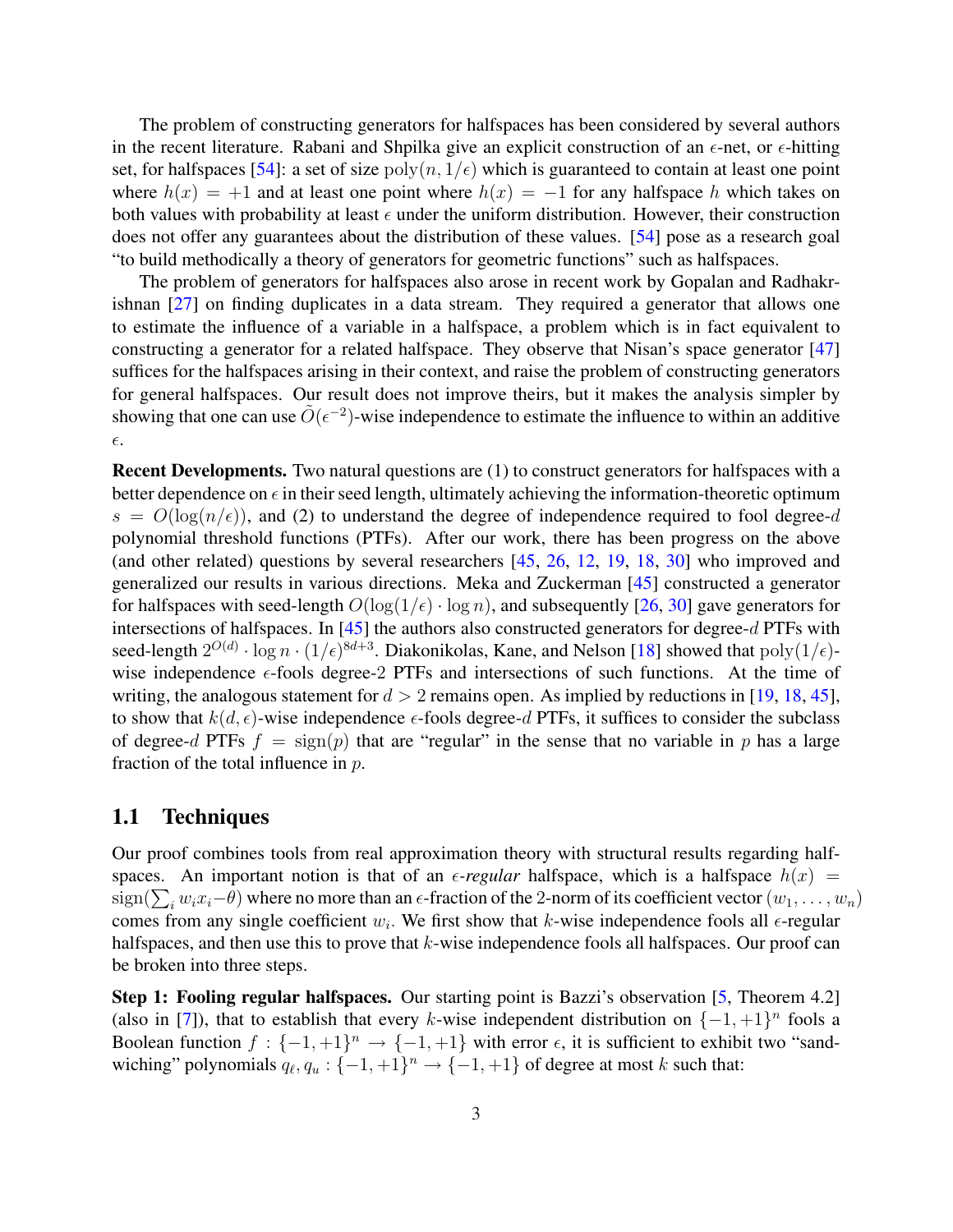- $q_u(x) \ge f(x) \ge q_\ell(x)$  for all  $x \in \{-1, +1\}^n$ ; and
- $\mathbf{E}_{\mathcal{U}}[q_u(x) f(x)], \mathbf{E}_{\mathcal{U}}[f(x) q_{\ell}(x)] < \epsilon.$

Using only classical tools from real approximation theory, we give a proof of the existence of univariate polynomials of degree  $K(\epsilon) := \tilde{O}(1/\epsilon^2)$  which, roughly speaking, provide a good sandwich approximator to the *univariate* function sign(t) *under the normal distribution on* R. This is useful because of the following simple but crucial insight: for any regular halfspace  $h(x) =$ sign(w · x −  $\theta$ ), the argument w · x −  $\theta$  is well-approximated by a normal random variable (a precise error-estimate is given by the Berry-Esséen theorem). For any  $\epsilon$ -regular halfspace, we can plug  $w \cdot x - \theta$  into our univariate polynomials, and obtain low-degree sandwich polynomials for h, establishing that  $K(\epsilon)$ -wise independence fools all  $\epsilon$ -regular halfspaces. The construction of these polynomials is the most technical part of this paper.

Of course, there are halfspaces sign( $w \cdot x - \theta$ ) that are far from being  $\epsilon$ -regular and have  $w \cdot x - \theta$  distributed very unlike a Gaussian. To tackle general halfspaces, we use the notion of the  $\epsilon$ -*critical index of a halfspace*, which was (implicitly) introduced in [57] and has since played a useful role in several recent results on halfspaces [50, 43, 20]. Briefly, assuming that the weights  $w_1, \ldots, w_n$  are sorted by absolute value, the  $\epsilon$ -critical index is the first index  $\ell$  so that the weight vector  $(w_\ell, w_{\ell+1}, \ldots, w_n)$  is  $\epsilon$ -regular. The previous Step 1 handled halfspaces that are regular, corresponding to  $\ell = 1$ . We now proceed by analyzing two cases, based on whether or not  $1 < \ell < L(\epsilon)$ , or  $\ell \ge L(\epsilon)$ , for  $L(\epsilon) := \tilde{O}(1/\epsilon^2)$ . In both cases, it is convenient to think of the variables as partitioned into a "head" part consisting the first  $L(\epsilon)$  variables and corresponding to the largest weights, and of a "tail" part consisting of the rest.

Step 2: Fooling halfspaces with small critical index ( $\ell < L(\epsilon)$ ). We argue that for every setting of the head variables, the  $\epsilon$ -regularity of the tail is sufficient to ensure that the overall halfspace gives the right bias. More precisely, assume that D is  $(K(\epsilon) + L(\epsilon))$ -wise independent, and note that each setting of the  $\ell$  head variables gives an  $\epsilon$ -regular halfspace  $sign(w \cdot x - \theta')$  over the tail variables (with the constant  $\theta'$  depending on the values of the head variables). Since the marginal distribution on the tail variables is  $K(\epsilon)$ -wise independent for every setting of the head variables, the distribution  $D$  fools all such halfspaces.

Step 3: Fooling halfspaces with large critical index ( $\ell \geq L(\epsilon)$ ). In this case, we show that the setting of the head variables alone is very likely to determine the value of the halfspace *by a large margin*. More precisely, we show that a uniform random assignment to the head variables is very likely to yield a halfspace  $sign(w_T \cdot x_T - \theta')$  over the tail variables T where  $|\theta'| > |w_T||_2/(4\epsilon)$ . As long as the tail variables are pairwise independent, Chebyshev's inequality implies that the value  $w_T \cdot x_T$  will be sharply concentrated within  $[-||w_T||_2/(4\epsilon), +||w_T||_2/(4\epsilon)]$ . So, for most settings of the head variables, we get something very close to a constant function over the tail variables. Since a  $(L(\epsilon) + 2)$ -wise independent distribution gives uniform randomness for the head variables and pairwise independence for the tail variables, bounded independence fools these halfspaces as well.

The idea behind the proof of the large margin property is that up to the critical index  $\ell$  – which in this case is large ( $\ell \ge L(\epsilon)$ ) – the weights  $(w_1, \ldots, w_{\ell-1})$  must be decreasing fairly rapidly; this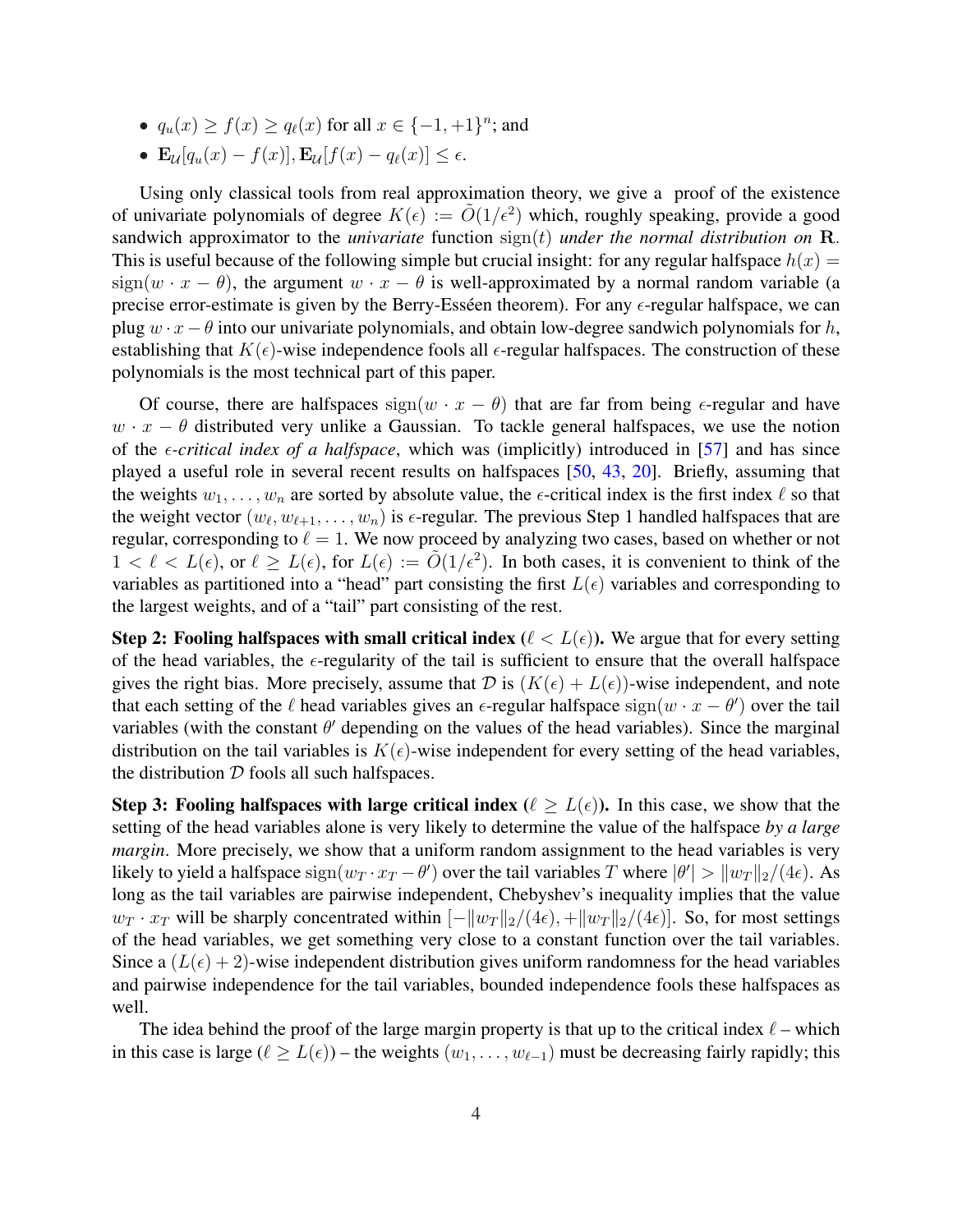implies strong anti-concentration for the distribution of  $\theta'$ , which yields large margin with good probability.

The amount of independence required for all three steps to work is  $\max\{K(\epsilon), K(\epsilon)+L(\epsilon), L(\epsilon)+L(\epsilon)\}$  $2\} = \tilde{O}(1/\epsilon^2).$ 

Remark 1.3. We remark that the program of the proofs in most subsequent works mentioned above is very similar to ours – both for halfspaces and for degree- $d$  PTFs. That is, it is first shown how to fool "regular" functions (i.e. functions such that all variables have "low" influence) and then the general case is reduced to the regular case.

Univariate approximations to the sign function. As mentioned above, our approach relies on the existence of low-degree univariate sandwich approximators to the sign function under the normal distribution on R. Low-degree approximations to the sign function have been studied in both computer science and mathematics (see for instance [51, 22, 35] and the references therein). However it appears that these results do not fit all our requirements. Below we discuss how our approach relates to the work of Benjamini *et al.* [7] and Eremenko and Yuditskii [22].

Benjamini *et al.* prove that  $O(1/\epsilon^2)$ -wise independence suffices to fool the majority function, using machinery from the theory of the classical moment problem. However, their proof seems to be tailored quite specifically to the majority function, where the moments can be understood in terms of Krawtchouk polynomials and known bounds on such polynomials can be applied, so it seems difficult to extend their approach to general halfspaces (or indeed even to slight variants of the majority function).

Bazzi's condition on the existence of sandwiching polynomials mentioned above is in fact both necessary and sufficient for all  $k$ -wise independent distributions to fool a function  $f$ . Thus the result of [7] implies the existence of  $O(1/\epsilon^2)$ -degree multivariate sandwich polynomials for the majority function; symmetrization then implies that there exist univariate polynomials which, roughly speaking, provide good sandwich approximation to the function  $sign(t)$  under the binomial distribution. This is similar in spirit to the result we establish (mentioned in Step 1 above) about univariate polynomial approximators, but there is a crucial difference: since the binomial distribution is supported only on the integers  $\{-n, \ldots, n\}$ , it seems difficult to infer much about the behavior of the univariate polynomial on values outside of  $\{-n, \ldots, n\}$ . Hence, it is unclear whether these polynomials can be used for general (or even regular) halfspaces.

In contrast, we work with the *best possible* pointwise approximation to the function  $sign(t)$ on the (piecewise) *continuous* domain  $[-1, -a] \cup [a, 1]$ . This uniform error bound is convenient for dealing with regular halfspaces; moreover, working with the optimal pointwise approximator allows us to exploit various properties of optimal approximators that follow from the theory of Chebyshev approximation, in a way that is crucial for us to obtain the required "univariate sandwich approximators."

We note that a recent work in approximation theory  $[22]$  analyzes the error achieved by this optimal polynomial and in particular establishes the limiting behavior of the error, using tools from complex analysis. For our purposes, though, we require the error to converge to the limit fairly rapidly and it is unclear whether the results of [22] guarantee this. We present an error analysis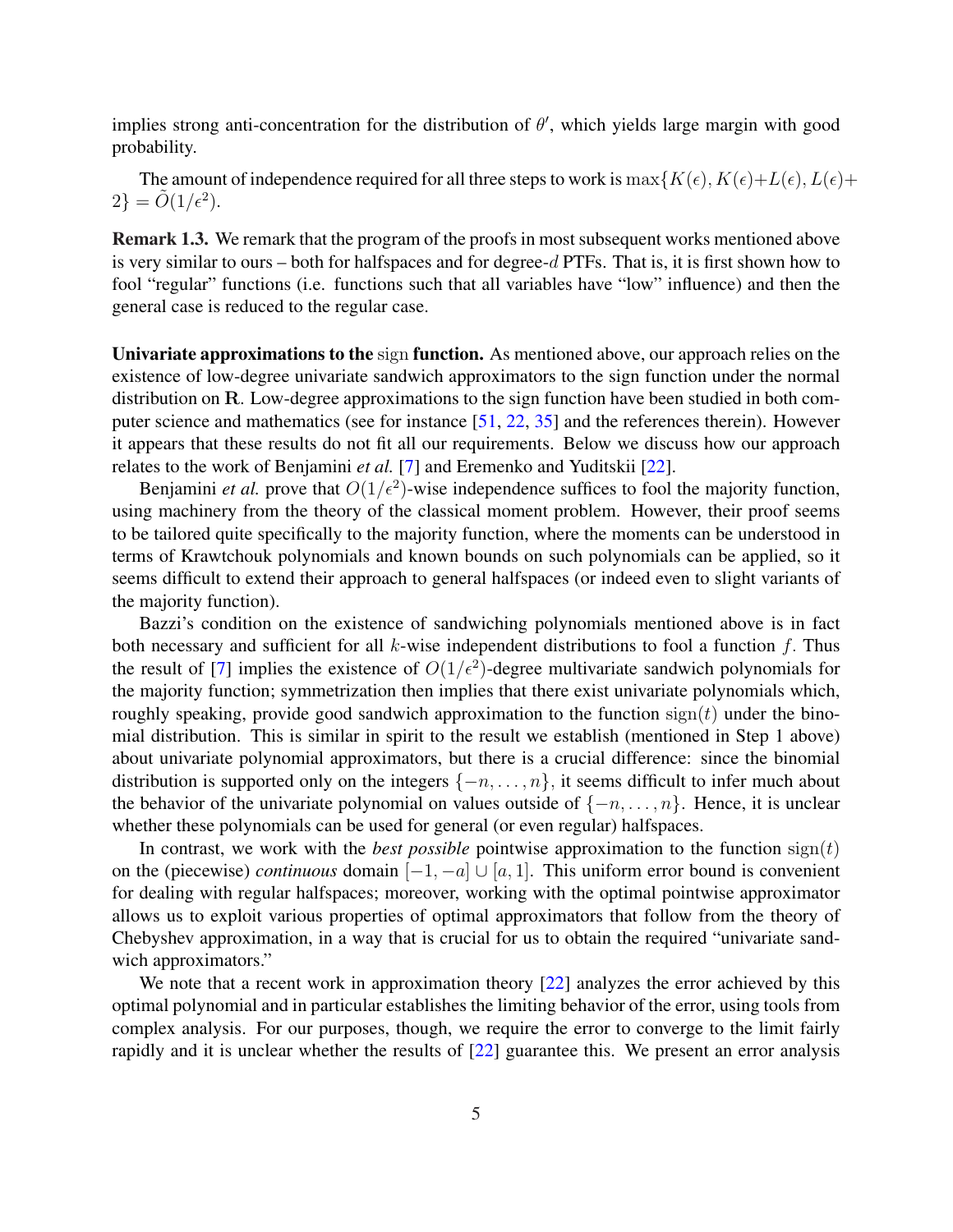which is elementary (it only uses basic approximation theory) and moreover matches the limiting bounds of [22] up to a constant factor.

Finally, we briefly discuss some other work on polynomial approximations to halfspaces, a topic that has been studied extensively, motivated by applications to complexity theory and computational learning [48, 51, 34, 33, 35]. Nisan and Szegedy showed that the *n*-variable OR function has a pointwise  $(\ell_{\infty})$  approximation of degree  $O(\sqrt{n})$  [48], and Paturi showed that such approximations to Majority require degree  $\Omega(n)$ . A beautiful theorem by Peres shows that halfspaces have noise sensitivity  $O(\sqrt{\epsilon})$  [53], improving on an  $O(\epsilon^{1/4})$  bound due to Benjamini *et al.* [8]. Klivans *et al.* used this to show that every halfspace has an  $\epsilon$ -approximation in  $\ell_2$  of degree  $O(\epsilon^{-2})$ [34]. We note that while low-degree  $\ell_2$  approximations do imply the existence of low-degree  $\ell_1$ approximations, Benjamini *et al.* [7] showed that they do not imply the existence of sandwich approximations: indeed, recursive Majorities of depth 2 have  $\ell_2$  approximations of degree  $O(\epsilon^{-4})$  but proximations. Indeed, recursive majorities of depth 2 have  $\ell_2$  approximations of degree  $O(\epsilon)$  but<br>require degree  $\Omega(\sqrt{n})$  for sandwich approximations. Thus this paper's results do not follow from the  $O(\epsilon^{-2})$ -degree  $\ell_2$  approximators of [34].

Organization. In Section 2 we record some useful probabilistic facts. In Sections 3 and 4 we show how to fool regular halfspaces. First, we discuss how a certain univariate polynomial approximator to  $sign(t)$  yields low-degree sandwich polynomials for regular halfspaces, then in Section 3.1 we construct the required univariate polynomial, and finally in Section 4 we put everything together to fool regular halfspaces. We show how to fool non-regular halfspaces in Section 5.

### 2 Probability Background

We require a few basic facts from probability theory: the Berry-Esseen theorem (a version of the Central Limit Theorem with explicit error bounds) and the standard tail bounds of Hoeffding and Chebyshev. We discuss them next.

**Theorem 2.1.** *(Berry-Esséen) Let*  $X_1, \ldots, X_n$  *be a sequence of independent random variables satisfying*  $\mathbf{E}[X_i] = 0$  *for all i*,  $\frac{p}{\sqrt{p}}$  $\frac{X_1,\ldots,X_n}{\sqrt{n}}$  be a sequence of independent random variables<br> $\frac{1}{\sqrt{n}}\mathbf{E}[X_i^2]=\sigma$ , and  $\sum_i \mathbf{E}[|X_i|^3]=\rho_3$ . Let  $S=(X_1+\cdots+X_n)/\sigma$ *and let* F *denote the cumulative distribution function (cdf) of* S*. Then*

$$
\sup_{x} |F(x) - \Phi(x)| \le \rho_3/\sigma^3,
$$

*where* Φ *is the cdf of a standard Gaussian random variable (with mean zero and variance one).*

**Corollary 2.2.** *Let*  $x_1, \ldots, x_n$  *denote independent uniformly*  $\pm 1$  *random signs and let*  $w_1, \ldots, w_n \in \mathbb{R}$ **R**. Write  $\sigma = \sqrt{\sum_i w_i^2}$ , and assume  $|w_i|/\sigma \leq \tau$  for all i. Then for any interval  $[a, b] \subseteq \mathbf{R}$ ,

$$
\left|\Pr[a \le w_1x_1 + \dots + w_nx_n \le b] - \Phi(\left[\frac{a}{\sigma}, \frac{b}{\sigma}\right])\right| \le 2\tau,
$$

*where*  $\Phi([c, d]) := \Phi(d) - \Phi(c)$ *. In particular,* 

$$
\Pr[a \le w_1 x_1 + \dots + w_n x_n \le b] \le \frac{|b-a|}{\sigma} + 2\tau.
$$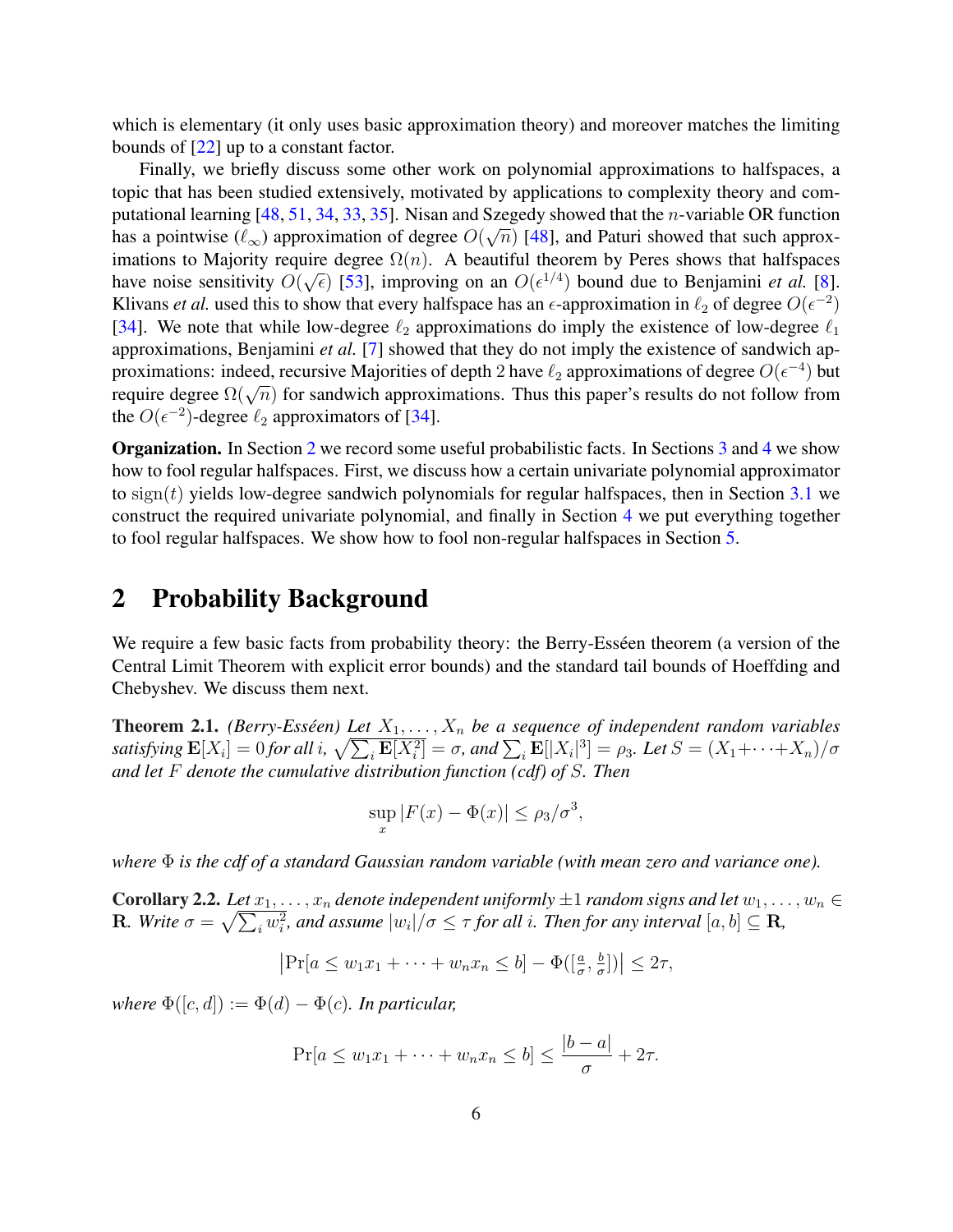**Theorem 2.3** (Hoeffding). Let U denote the uniform distribution on  $\{+1, -1\}^n$ . For any  $w \in \mathbb{R}^n$ ,  $\gamma > 0$ , we have  $Pr_{x \leftarrow \mathcal{U}}[w \cdot x \geq \gamma ||w||] \leq e^{-\gamma^2/2}$ .

**Theorem 2.4** (Chebyshev). *For any random variable X with*  $\mathbf{E}[X] = \mu$  *and*  $\text{Var}[X] = \sigma^2$  *and any*  $k > 0$ ,

$$
\Pr[|X - \mu| \ge k\sigma] \le \frac{1}{k^2}.
$$

#### 3 Fooling regular halfspaces

Throughout this paper we assume without loss of generality that halfspaces are normalized to Imoughout this paper we assume without loss of generality that hanspaces are norm<br>satisfy  $\sum_i w_i^2 = 1$ . Such a representation can always be obtained by appropriate scaling.

**Definition 3.1** (Regular Halfspace). A halfspace f is said to be  $\epsilon$ -regular if it can be expressed as  $f(x) = sign(w \cdot x - \theta)$  where for all  $i = 1, ..., n$ , we have  $|w_i| \le \epsilon$ .

An  $\epsilon$ -regular halfspace  $f(x) = sign(w \cdot x - \theta)$  has the convenient property that the cumulative distribution function (cdf) of  $w \cdot x - \theta$  is everywhere within  $\pm O(\epsilon)$  of the cdf of the shifted Gaussian  $N(-\theta, 1)$ . This is a direct consequence of the Berry-Esséen theorem (Theorem 2.1). In this section we show how to fool regular halfspaces. Given  $\epsilon > 0$ , we define the following parameters:

$$
a(\epsilon) := \frac{\epsilon^2}{C \log(1/\epsilon)},
$$
  
\n
$$
K(\epsilon) := \frac{4c \log(\frac{1}{\epsilon})}{a} + 2 < \frac{5c}{a} \log(1/\epsilon) = O\left(\log^2(1/\epsilon)/\epsilon^2\right).
$$

Intuitively, the role of these parameters is that we will construct a univariate degree- $K$  polynomial that is a good approximator to the sign function over  $[-1/2, 1/2]$  except for an interval of width  $2a$  near 0 (see Theorem 3.5 for a precise statement). We assume without loss of generality that  $\epsilon$  is a sufficiently small power of 2 (i.e.,  $\epsilon = 2^{-i}$  for some integer i). The positive constants C and c will be chosen later; but (with foresight), we will require that  $C \gg c$ .

**Theorem 3.2** (Fooling  $\epsilon$ -regular halfspaces). Any  $K(\epsilon)$ -wise independent distribution fools  $\epsilon$ *regular halfspaces with error*  $12\epsilon$ .

To prove the theorem we construct certain "sandwiching" polynomials. We now define such polynomials and then explain why they are sufficient for our purposes.

**Definition 3.3.** Let  $f : \{-1, +1\}^n \to \{-1, +1\}$  be a Boolean function. A pair of real-valued polynomials  $q_{\ell}(x_1, \ldots, x_n)$ ,  $q_u(x_1, \ldots, x_n)$  are said to be  $\epsilon$ -sandwich polynomials of degree k for  $f$  if they have the following properties:

- deg $(q_u)$ , deg $(q_\ell) \leq k$ ;
- $q_u(x) \ge f(x) \ge q_\ell(x)$  for all  $x \in \{-1, +1\}^n$ ;
- $\mathbf{E}_{x \leftarrow \mathcal{U}}[q_u(x) f(x)] \leq \epsilon$  and  $\mathbf{E}_{x \leftarrow \mathcal{U}}[f(x) q_\ell(x)] \leq \epsilon$ .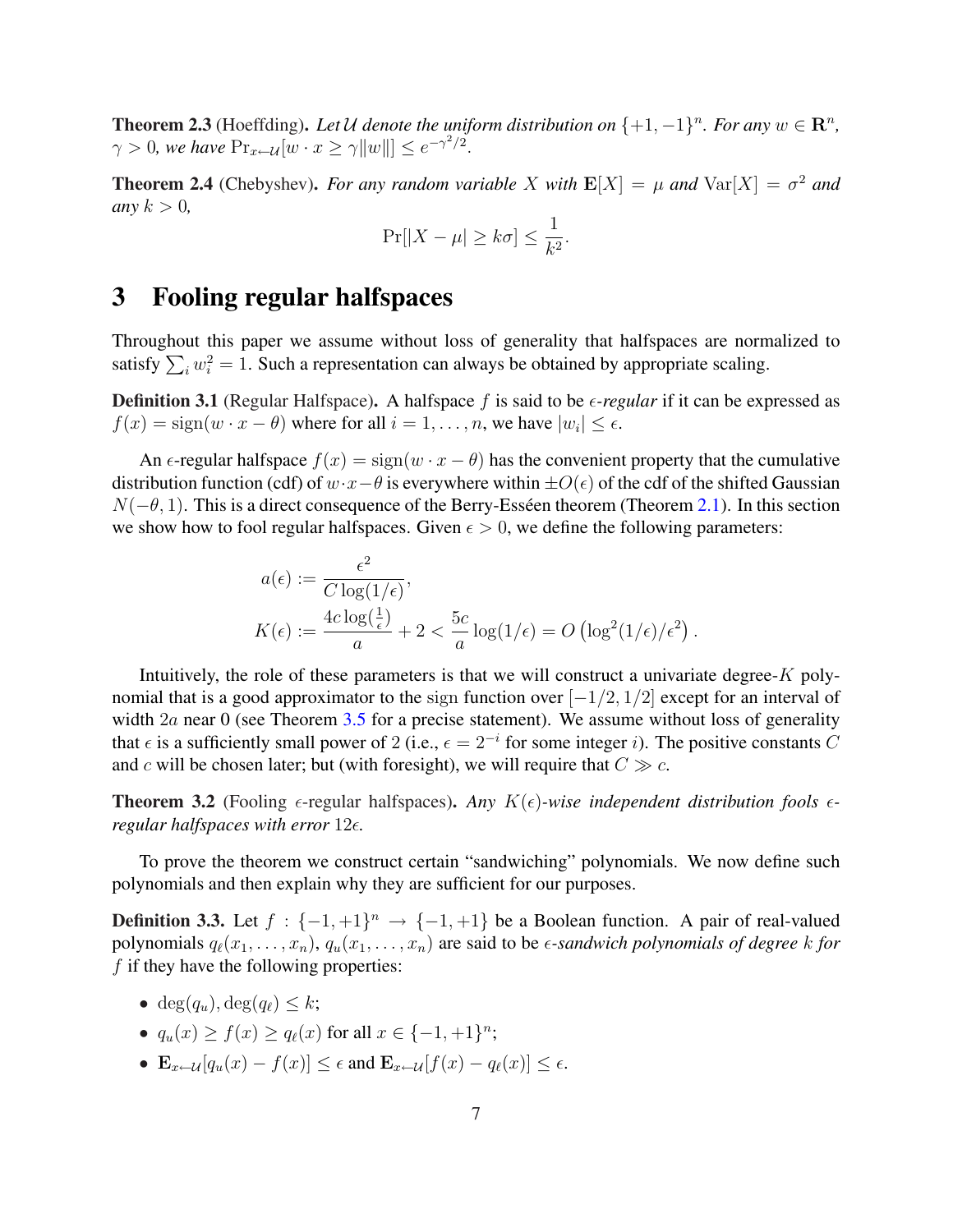The following fact proved via LP-duality relates sandwiching polynomials to fooling [5]. We only use the "if" direction of this lemma, which follows easily by linearity of expectation.

**Lemma 3.4** (Bazzi). Let  $f : \{-1, +1\}^n \rightarrow \{-1, +1\}$  be a Boolean function. Every k-wise *independent distribution*  $\epsilon$ -fools f *if and only if there exist*  $\epsilon$ -sandwich polynomials of degree k for f*.*

The crux of our construction of sandwiching polynomials for regular halfspaces is good univariate approximations to the sign function:

**Theorem 3.5.** Let  $0 < \epsilon < 0.1$  and let a and K be as defined above. There is a univariate polynomial  $P(t)$  such that  $\deg(P) \leq K$  with the following properties:

- (1)  $P(t) >$  sign(t) > -P(-t) for all  $t \in \mathbf{R}$ ;
- (2)  $P(t) \in [\text{sign}(t), \text{sign}(t) + \epsilon]$  for  $t \in [-1/2, -2a]$ S  $[0, 1/2];$
- (3)  $P(t) \in [-1, 1 + \epsilon]$  for  $t \in (-2a, 0)$ ;
- (4)  $|P(t)| \leq 2 \cdot (4t)^K$  for all  $|t| \geq 1/2$ .

Property (1) says that  $P(t)$  is an upper sandwich to the sign function. By property (2), P gives a point-wise approximation with error  $\epsilon$  in the interval  $[-1/2, 1/2]$ , except for the interval  $[-2a, 0]$ where it has error at most  $2 + \epsilon$  by property (3). For  $t \geq \frac{1}{2}$  $\frac{1}{2}$ , property (4) bounds how rapidly  $P(t)$  grows. For a qualitative depiction of P we refer the reader to Figure 1 (this figure is not an actual plot, it is intended to illustrate the behavior of  $P$  on various intervals; also the parameter  $1/2$  is replaced by  $1 - a \geq 1/2$  for later needs). Before constructing P, we outline the proof of Theorem 3.2 using the polynomial  $P$ ; the full proof is in Section 4.



Figure 1: Qualitative plot of polynomial P.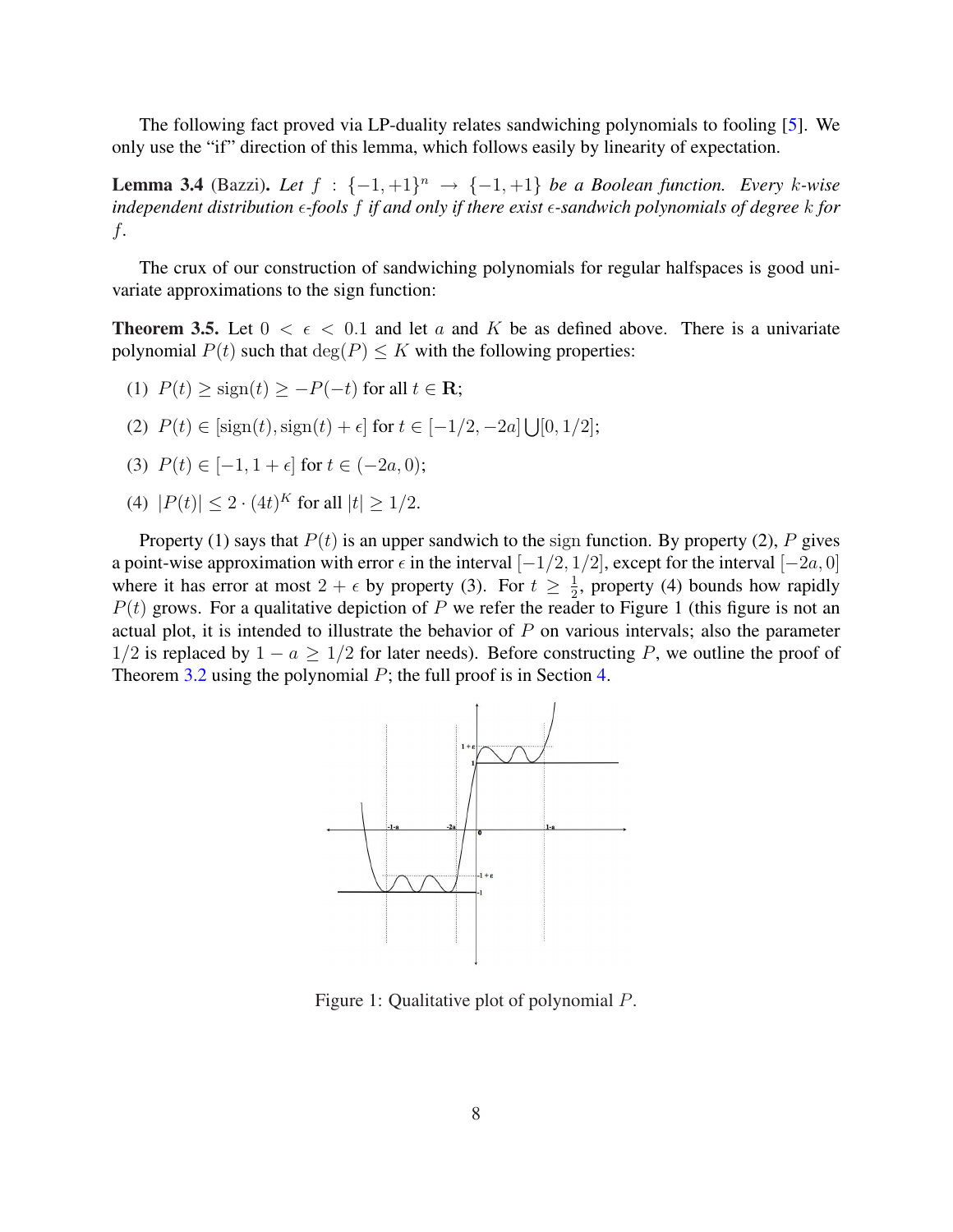Overview of the proof of Theorem 3.2. Let  $h(x) = sign(w \cdot x - \theta)$  be an  $\epsilon$ -regular halfspace, and assume that  $|\theta|$  is small (the case where  $|\theta|$  is large is simpler). Let us define

$$
t:=\frac{w\cdot x-\theta}{Z}
$$

where we choose the scaling factor Z to be  $\tilde{\Theta}(\epsilon^{-1})$ . We use  $q_u(x) = P(t)$  and  $q_\ell(x) = -P(-t)$ as the upper and lower sandwich polynomials respectively. The sandwiching property is easy to verify, the crux is to bound  $\mathbf{E}_x[q_u(x) - h(x)]$ . We do this by case analysis.

(1) If t lies in the interval  $[-2a, 0]$  then, although the error  $q_u(x) - h(x)$  may be large, by our choice of Z it must be the case that  $w \cdot x$  lands in an interval of length  $O(\epsilon)$ . By the anticoncentration of  $w \cdot x$  (which is a consequence of the  $\epsilon$ -regularity of w), this only happens with probability  $O(\epsilon)$ . Thus the contribution to  $\mathbf{E}_x[q_u(x) - h(x)]$  from this event is  $O(\epsilon)$ .

(2) In the event that t lies in  $[-1/2, 1/2] \setminus [-2a, 0]$ , the pointwise error  $q_u(x) - h(x)$  is at most  $\epsilon$  because, by Property (2), P gives a good pointwise approximation to the sign function in this range. So this event contributes at most  $O(\epsilon)$  to  $\mathbf{E}_x[q_u(x) - h(x)]$ .

(3) Finally, the event that the input t has absolute value bigger than  $1/2$  corresponds to the (3) Finary, the event that the input t has absolute value bigger than  $1/2$  corresponds to the event that  $|w \cdot x - \theta| \geq Z/2$ . Since  $\sum_i w_i^2 = 1$ ,  $|\theta|$  is small, and Z is  $\tilde{\Theta}(\epsilon^{-1})$ , we can bound this probability using the Hoeffding bound. In this event, the pointwise error is large but we can bound it from above using Property (4). Our choice of parameters ensures that the Hoeffding bound dominates the growth of the polynomial P, so that the contribution to  $\mathbf{E}_{x}[q_u(x) - h(x)]$  is again at most  $O(\epsilon)$ .

Thus, overall  $\mathbf{E}_x[q_u(x) - h(x)] = O(\epsilon)$ . One can similarly bound the error of  $q_\ell$ .

#### **3.1** Constructing  $P$

This section contains our proof of Theorem 3.5. The key step is to exhibit a low-degree univariate polynomial that approximates  $sign(t)$  well when  $|t| \in [a, 1]$  and is well-behaved even for larger values of  $|t|$  to be compatible with the sandwich condition. We phrase this as a problem in univariate approximation. The solution we use is a low-degree polynomial  $p(t)$  which is an optimal pointwise approximator to  $sign(t)$  on  $[-1, -a] \cup [a, 1]$ . Such an optimal polynomial exists and we prove that it is well-behaved for large  $|t|$ , using ideas from classical approximation theory. However, it seems difficult to construct this polynomial explicitly and bound its error.

Recent work by [22] analyzes the error achieved by such a polynomial and in particular establishes the limiting behavior of the error function. For our purposes, though, we require the error to converge to the limit fairly rapidly and it is unclear whether the results of [22] guarantee this.

Instead, we bound the error by constructing a small error approximator  $q(t)$  using Jackson's theorem together with standard amplification ideas. While  $q(t)$  might not be well-behaved for large values of t, we only use it to bound from above the error of  $p(t)$  on  $[-1, -a] \cup [a, 1]$ . Our approach has the advantage of being fairly elementary (using only standard ingredients from basic approximation theory) and matches the limiting bounds of [22] up to a constant factor.

For a bounded continuous function  $f: [-1,1] \to \mathbf{R}$ , we define its *modulus of continuity*  $\omega_f(\delta)$ as

$$
\omega_f(\delta) := \sup\{|f(x) - f(y)| : x, y \in [-1, 1]; |x - y| \le \delta\}.
$$

9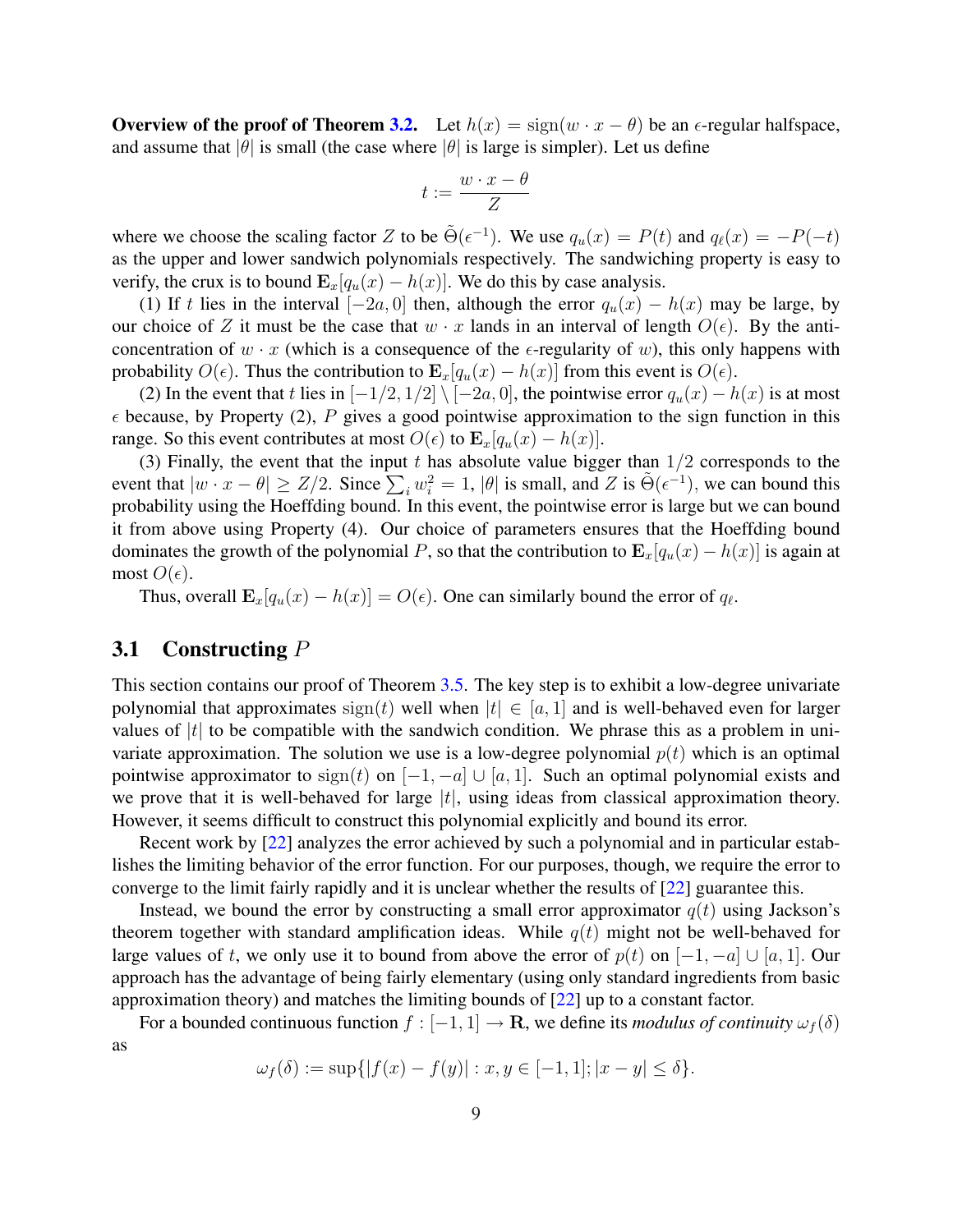A classical result of Dunham Jackson from the early twentieth century bounds the error of the best degree- $\ell$  approximation to f.

**Theorem 3.6. (Jackson's Theorem)** [11, Page 104], [13]. For f as above and any integer  $\ell \geq 1$ , *there exists a polynomial*  $J(t)$  *with*  $\deg(J) \leq \ell$  *so that* 

$$
\max_{t \in [-1,1]} |J(t) - f(t)| \le 6\omega_f \left(\frac{1}{\ell}\right).
$$

Recall the parameter  $a = \frac{\epsilon^2}{C \log \epsilon}$  $\frac{\epsilon^2}{C \log(1/\epsilon)}$ . We now define  $m := \frac{c \log(1/\epsilon)}{a}$  $\frac{E(1/\epsilon)}{a}$ . It will be crucial for us that m is even (see in particular the last paragraph in the proof of Theorem 3.10.); for this condition to be satisfied, it is of course enough that  $c$  is even. (We also note that the parameters  $K$  and  $m$  are such that  $K = 4m + 2$ .

Lemma 3.7. *For* a, m *as above, there is a polynomial* q(t) *of degree at most* 2m *such that*

$$
\max_{|t| \in [a,1]} |q(t) - \text{sign}(t)| \le \epsilon^2.
$$

*Proof.* Define the piecewise linear continuous function  $f(t)$  as

$$
f(t) = \begin{cases} \text{sign}(t) & a \le |t| \le 1\\ t/a & |t| \le a. \end{cases}
$$

Thus  $f(t)$  increases linearly from  $-1$  to 1 in the range  $[-a, a]$ . A simple calculation yields that  $\omega_f(\frac{1}{\ell})$  $\frac{1}{\ell}) = 1/(a\ell)$ . Taking  $\ell = 25/a$ , Jackson's theorem gives a polynomial  $J(t)$  of degree at most  $\ell$ such that

$$
\max_{a \le |t| \le 1} |J(t) - \text{sign}(t)| \le \max_{t \in [-1,1]} |J(t) - f(t)| \le \frac{6}{a\ell} < \frac{1}{4}.
$$

Our goal is to bring the error down to  $\epsilon^2$ . Rather than using Jackson's theorem for this (which would require degree  $\tilde{\tilde{O}}(\epsilon^{-4})$ , we use the degree-k amplifying polynomial

$$
A_k(u) := \sum_{j \geq \frac{k}{2}} \binom{k}{j} \left(\frac{1+u}{2}\right)^j \left(\frac{1-u}{2}\right)^{k-j}.
$$
 (1)

Direct inspection shows that for  $u \in [-1,1]$ , the value of  $A_k(u)$  equals  $Pr[X \ge k/2]$  where X is a random variable distributed as a sum of  $k$  i.i.d. Bernoulli (0/1) random variables each of which has expected value  $\frac{1+u}{2}$ . The polynomial  $A_k(u)$  has the following properties (easily proved via elementary calculation and also following from the Chernoff bound):

**Claim 3.8.** *The polynomial*  $A_k(u)$  *satisfies:* 

*1. If*  $u \in [3/5, 1]$ *, then*  $2A_k(u) - 1 \in [1 - 2e^{-k/6}, 1]$ *.* 2. *If*  $u \in [-1, -3/5]$ *, then*  $2A_k(u) - 1 \in [-1, -1 + 2e^{-k/6}]$ *.*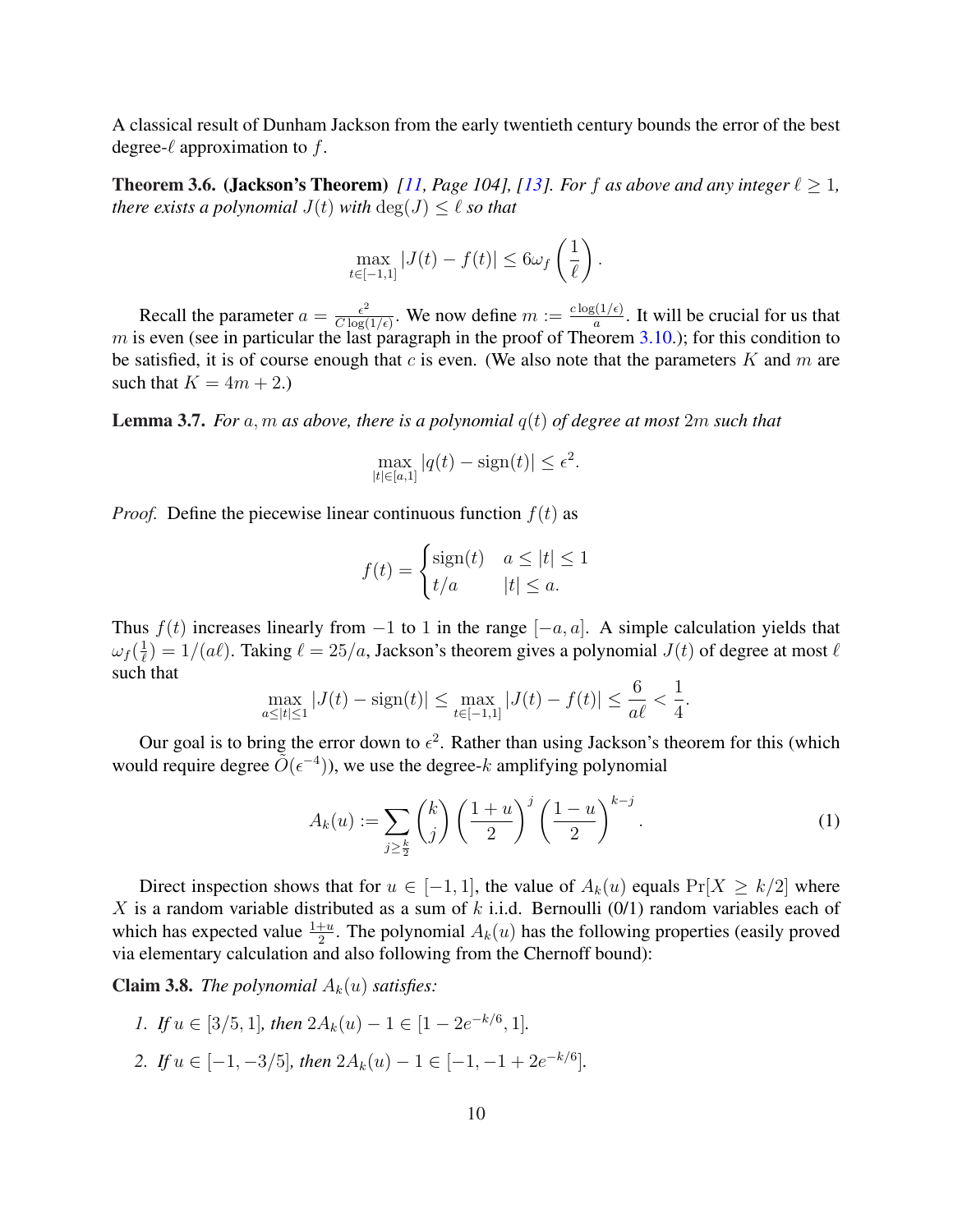We define the polynomial

$$
q(t) := 2A_k \left(\frac{4}{5}J(t)\right) - 1
$$

where  $k = 15 \log(1/\epsilon)$ . Scaling  $J(t)$  by  $\frac{4}{5}$  ensures that the argument to  $A_k$  lies in the range  $[-1, -3/5] \cup [3/5, 1]$  whenever  $|t| \in [a, 1]$ . Applying Claim 3.8 with  $k = 15 \log(1/\epsilon)$  gives

$$
\max_{|t| \in [a,1]} |q(t) - \text{sign}(t)| < 2e^{-k/6} < \epsilon^2.
$$

Finally, by selecting  $c$  large enough, we have

$$
\deg(q) \le \deg(J) \deg(A_k)
$$
  

$$
\le \frac{25}{a} \cdot 15 \log(1/\epsilon) < \frac{2c}{a} \log(1/\epsilon) = 2m.
$$

We use Chebyshev's classical theorem on (weighted) real polynomial approximation.

**Theorem 3.9. (Chebyshev's Theorem)** [1, Page 55]. Let  $f : [a, b] \rightarrow \mathbb{R}$  be a continuous function. *Let*  $s : [a, b] \to \mathbf{R}$  *be a continuous function that does not vanish on* [a, b]. The polynomial  $r(z)$  of *degree* m *that minimizes*

$$
M(m) = \max_{z \in [a,b]} |f(z) - s(z)r(z)|
$$

*is unique, and it is characterized by the property that there exist*  $m + 2$  *points*  $a \le z_0 < z_1 \cdots$  $z_{m+1} \leq b$  *such that for each*  $z_i$ 

$$
M(m) = |f(z_i) - s(z_i)r(z_i)|
$$

*and the sign of the error at the*  $z_i$ *'s alternates.* 



Figure 2: Qualitative representation of polynomial  $p$ .

We now present the "well-behaved" polynomial  $p(t)$  mentioned at the beginning of this section. To help the reader visualize  $p(t)$ , we provide a schematic representation in Figure 2. (As before, this figure is not an actual plot, but rather is intended to illustrate the behavior of  $p$  on various intervals.)

 $\Box$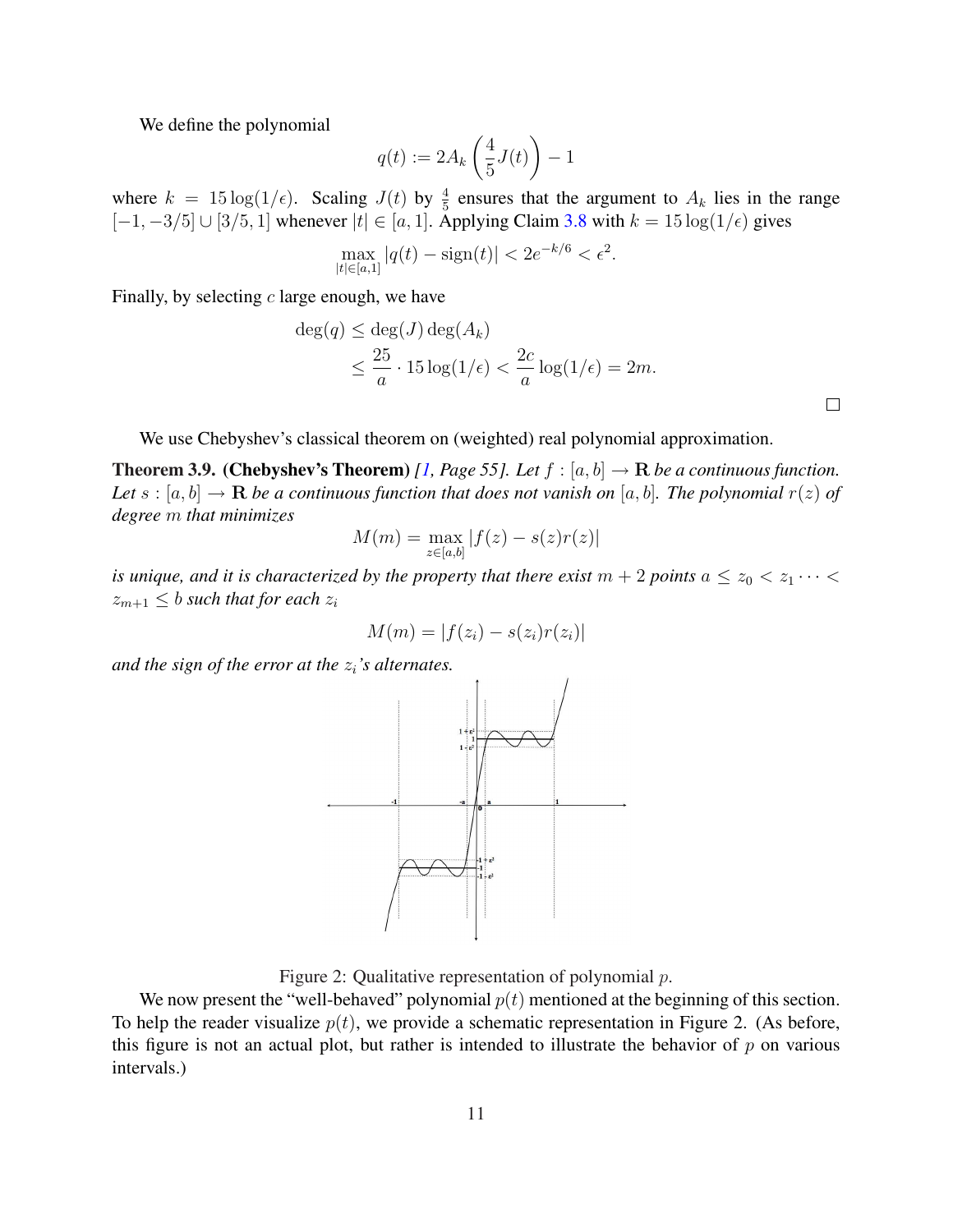**Theorem 3.10.** Let a and m be as previously specified. There is a univariate polynomial  $p(t)$ *where*  $deg(p) \leq 2m + 1$  *such that:* 

- *1.*  $p(t) \in [\text{sign}(t) \epsilon^2, \text{sign}(t) + \epsilon^2]$  for all  $|t| \in [a, 1]$ ;
- 2.  $p(t) \in [-(1+\epsilon^2), 1+\epsilon^2]$  *for all*  $t \in [-a, a]$ *;*
- *3.*  $p(t)$  *is monotonically increasing on the intervals*  $(-\infty, -1]$  *and*  $[1, \infty)$ *.*

*Proof.* Intuitively, the polynomial p is the "best possible" approximator to the function sign. However, some care is required because the function sign is not continuous. We present an analysis that assumes no background in approximation theory.

Invoking Theorem 3.9, let  $r(z)$  be the polynomial of degree m that minimizes

$$
\max_{z \in [a^2,1]} |\sqrt{z}r(z) - 1|.
$$

Define  $p(t) := t \cdot r(t^2)$ .

*Bounding the error of*  $p(t)$  *for*  $|t| \in [a, 1]$ : A polynomial  $p^*(t)$  is *odd* if the coefficients of the even powers of t are 0; it can be written as  $p^*(t) = t \cdot r^*(t^2)$ . Note that

$$
\max_{|t| \in [a,1]} |p^*(t) - \text{sign}(t)| = \max_{|t| \in [a,1]} |t \cdot r^*(t^2) - \text{sign}(t)|
$$
  
= 
$$
\max_{z \in [a^2,1]} |\sqrt{z} \cdot r^*(z) - 1|.
$$
 (2)

By Theorem 3.6 there exists a polynomial  $p^*(t)$  of degree  $2m \leq 2m + 1$  such that

$$
\max_{|t| \in [a,1]} |p^*(t) - \text{sign}(t)| \le \epsilon^2.
$$

We can assume that  $p^*(t)$  is odd, for else we can replace it by the odd polynomial  $(p^*(t) - p^*(-t))/2$ whose error is no worse. Therefore we can write  $p^*(t) = t \cdot r^*(t^2)$ . Using Equation 2, the definition of r, and the property of  $p^*$  above, we can now bound the error of p as follows:

$$
\max_{|t| \in [a,1]} |p(t) - \operatorname{sign}(t)| = \max_{z \in [a^2,1]} |\sqrt{z} \cdot r(z) - 1|
$$
  

$$
\leq \max_{z \in [a^2,1]} |\sqrt{z} \cdot r^*(z) - 1| = \max_{|t| \in [a,1]} |p^*(t) - \operatorname{sign}(t)| \leq \epsilon^2.
$$

This concludes the proof of Property (1).

*Other properties of p:* By Theorem 3.9 we find that there is a sequence of points

$$
a^2 \le z_0 < z_1 \ldots < z_{m+1} \le 1
$$

so that the error  $\sqrt{z}r(z) - 1$  achieves its maximum magnitude exactly at the points  $z_i$ , and the sign of the error alternates. Set  $t_i = \sqrt{z_i} > 0$  so that  $a \le t_0 < t_1 \ldots < t_{m+1} \le 1$ . Let  $\phi(t)$  be the error function  $\phi(t) = p(t) - \text{sign}(t)$ . Note that for  $t > a$ , we have

$$
\phi(t) = p(t) - 1
$$
, and  
\n $\phi(-t) = p(-t) - (-1) = -p(t) + 1 = -\phi(t)$ .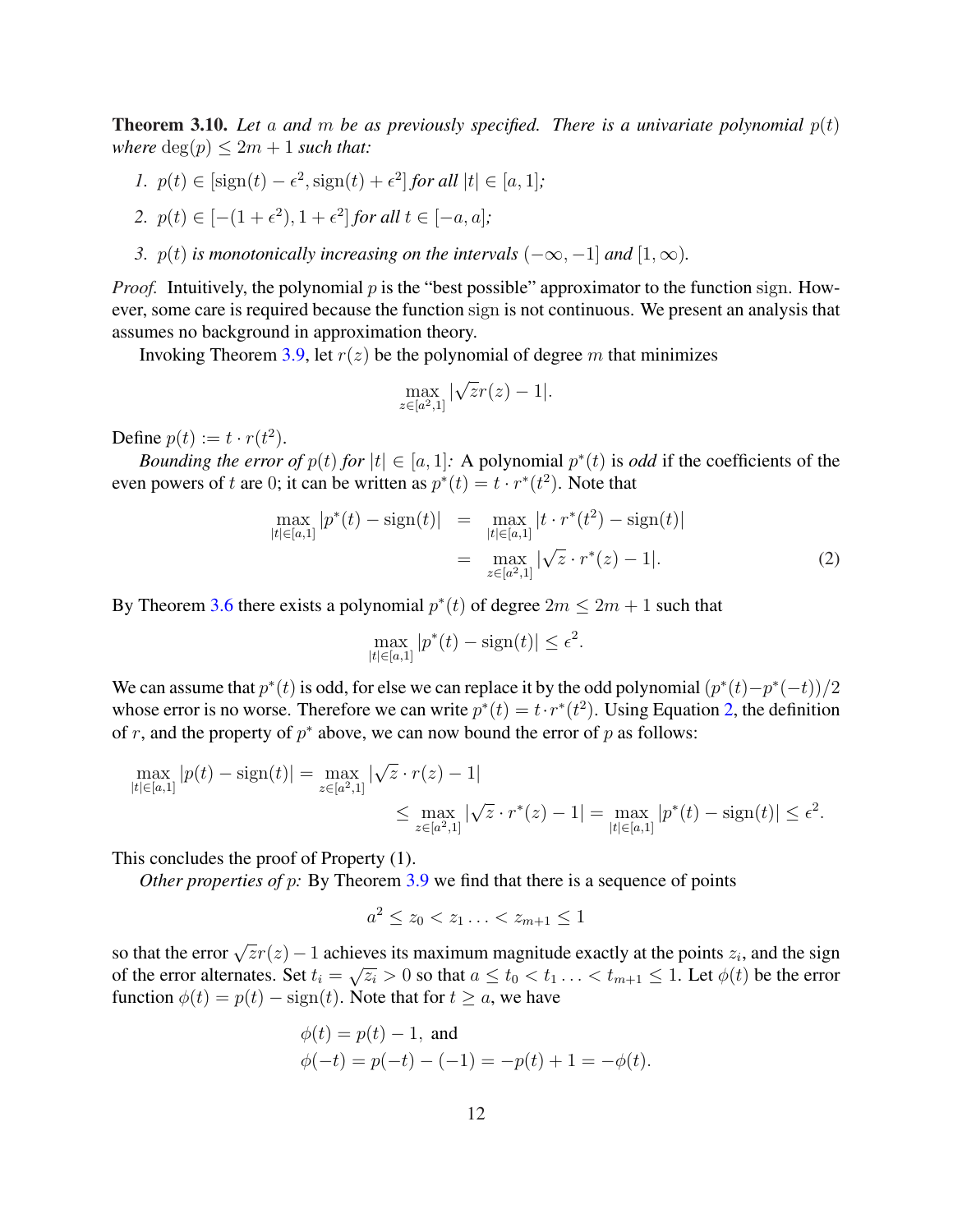In particular, for each  $t_i$  we have  $|\phi(t_i)| = |\phi(-t_i)|$ .

Now consider the interval [a, 1], on which  $\phi(t) = p(t) - 1$ . Note that  $\phi'(t)$  is well defined and equals  $p'(t)$  at any point in  $(a, 1)$ . The points  $t_1, \ldots, t_m$  lie in  $(a, 1)$  and they are local maxima/minima, since  $\phi(t)$  cannot increase in magnitude in the neighborhood of  $t_i$ . Thus  $\phi'(t_i) = p'(t_i) = 0$  for each  $i \in [m]$ . Similarly, we can show that  $\phi'(-t_i) = p'(-t_i) = 0$  for  $i \in [m]$ . But  $deg(p')$  is at most  $2m$ , and so we have located all its roots. As we now show, this allows us to determine the sign of p in the intervals  $[-\infty, -1]$ ,  $[-\alpha, \alpha]$  and  $[1, \infty]$ .

Note that  $p(t_1)$  is close to 1 whereas  $p(-t_1)$  is close to  $-1$ , and thus p increases monotonically in the interval  $(-t_1, t_1)$  which includes  $[-a, a]$ . This gives Property (2). Also  $t_1$  is a local maximum for p, which shows that the  $t_i$ 's are maxima when i is odd, and minima when i is even. Thus, since m is even,  $p(t_m)$  is a local minimum, so  $p(t)$  increase monotonically in the range  $(t_m,\infty)$ , which includes [1, ∞). Since  $p(t)$  is odd, this also implies that  $p(t)$  is monotonically increasing in the range  $(-\infty, -t_m)$  which contains  $(-\infty, -1]$ . This gives Property (3).  $\Box$ 

Using the polynomial  $p(t)$ , we construct the polynomial  $P(t)$  which is a good "upper" approximator to sign(t) (i.e.  $P(t) \geq$  sign(t) for all t), completing the proof of Theorem 3.5.

*Proof of Theorem* 3.5. Let p denote the polynomial of degree  $2m+1$  from Theorem 3.10. Consider the following polynomial:

$$
P(t) = \frac{1}{2}(1 + \epsilon^2 + p(t+a))^2 - 1.
$$

Note that  $deg(P) = 2 deg(p) \leq K$ . We now consider the behavior of P on the relevant intervals. We repeatedly use the inequality  $\frac{1}{2}(2+2\epsilon^2)^2-1=1+4\epsilon^2+2\epsilon^4\leq 1+\epsilon$  which holds since  $\epsilon<\frac{1}{10}$ . Note that  $P(t) \ge -1$  holds for all t. We now analyze the behavior of  $P(t)$  interval by interval:

- (a)  $t \in [-1 a, -2a]$ . Here  $p(t + a) \in [-1 \epsilon^2, -1 + \epsilon^2]$ , hence  $P(t) \in [-1, -1 + \epsilon]$ .
- (b)  $t \in (-2a, 0)$ . Here  $p(t + a) \in [-1 \epsilon^2, 1 + \epsilon^2]$ , hence  $P(t) \in [-1, 1 + \epsilon]$ .
- (c)  $t \in [0, 1 a]$ . Here  $p(t + a) \in [1 \epsilon^2, 1 + \epsilon^2]$ , hence  $P(t) \in [1, 1 + \epsilon]$ .
- (d)  $t \in (1 a, \infty]$ . Here  $p(t + a) \ge 1 \epsilon^2$ , hence  $P(t) \ge 1$ .

This shows that  $P(t) \geq sign(t)$  for all  $t \in \mathbb{R}$ . Thus we also have

$$
P(-t) \ge \text{sign}(-t) \implies \text{sign}(t) \ge -P(-t)
$$

which establishes Property  $(1)$ . Properties  $(2)$  and  $(3)$  follow immediately from  $(a)$ ,  $(b)$  and  $(c)$ above.

For Property (4), we use the following standard fact from approximation theory.

**Fact 3.11.** [11, Page 61], [56]. Let  $a(t)$  be a polynomial of degree at most d for which  $|a(t)| \leq b$ in the interval  $[-1, 1]$ . Then  $|a(t)| \leq b|2t|^d$  for all  $|t| \geq 1$ .

Taking  $a(t)$  to be  $P(t/2)$ , properties (2) and (3) give us that  $|P(t/2)| \le 2$  for  $t \in [-1, 1]$ . So the fact gives  $|P(t/2)| < 2|2t|^{4m+2}$  for  $|t| \ge 1$ , i.e.  $|P(t)| < 2|4t|^{4m+2}$  for  $|t| \ge 1/2$ . Theorem 3.5 is proved.  $\Box$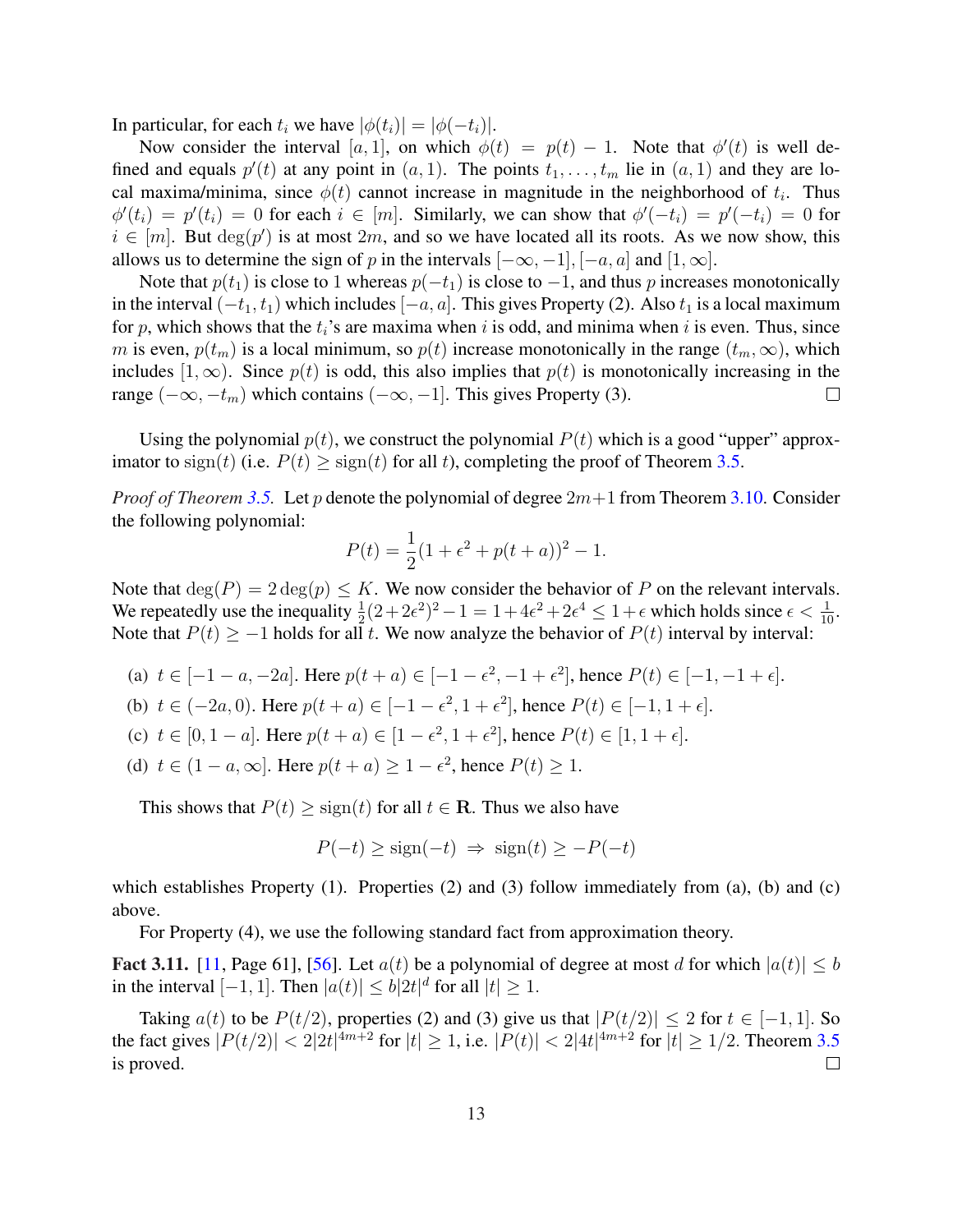### 4 Proof of Theorem 3.2

In this section we prove Theorem 3.2: any  $K(\epsilon)$ -wise independent distribution fools  $\epsilon$ -regular halfspaces with error  $12\epsilon$ . In light of Lemma 3.4, it is sufficient to exhibit sandwiching polynomials. For this, we use our univariate polynomial approximator  $P$  from the previous section.

Let  $h(x) = sign(w \cdot x - \theta)$  be an  $\epsilon$ -regular halfspace (and recall  $\sum_i w_i^2 = 1$ .) Let

$$
Z := \frac{\epsilon}{2a} = \frac{C \log(1/\epsilon)}{2\epsilon}.
$$

We break the analysis into the following two cases, based on the magnitude of the threshold  $\theta$ .

### 4.1 | $|\theta|$  is small  $(|\theta| \leq Z/4)$

The sandwich polynomials we use are:

$$
q_u(x) := P\left(\frac{w \cdot x - \theta}{Z}\right), \ \ q_l(x) := -P\left(\frac{\theta - w \cdot x}{Z}\right). \tag{3}
$$

First, observe that for every  $x \in \{-1, +1\}^n$  we have

$$
q_u(x) \ge h(x) \ge q_l(x).
$$

This is because from Theorem 3.5 with  $t = (w \cdot x - \theta)/Z$  we get

$$
q_u(x) \ge \text{sign}\left(\frac{w \cdot x - \theta}{Z}\right) = \text{sign}(w \cdot x - \theta) = h(x) \ge q_l(x).
$$

In the rest of this section we bound the error of the approximation.

Lemma 4.1.  $\mathbf{E}_x[q_u(x) - h(x)] < 10\epsilon$ .

*Proof.* Define the random variable  $H(x) = (w \cdot x - \theta)/Z$ . We prove the desired upper bound by partitioning the space into three events and bounding the contribution from each:

- 1. S<sub>1</sub> is the event that  $H(x) \in [-\epsilon/2, 0]$ .
- 2.  $S_2$  is the event that  $|H(x)| \leq 1/2$ , but  $S_1$  does not happen.
- 3.  $S_3$  is the event that  $|H(x)| > 1/2$ .

We have

$$
\mathbf{E}_x[q_u(x) - h(x)] = \sum_{i=1}^3 \Pr_x[S_i] \mathbf{E}_x[q_u(x) - h(x)|S_i].
$$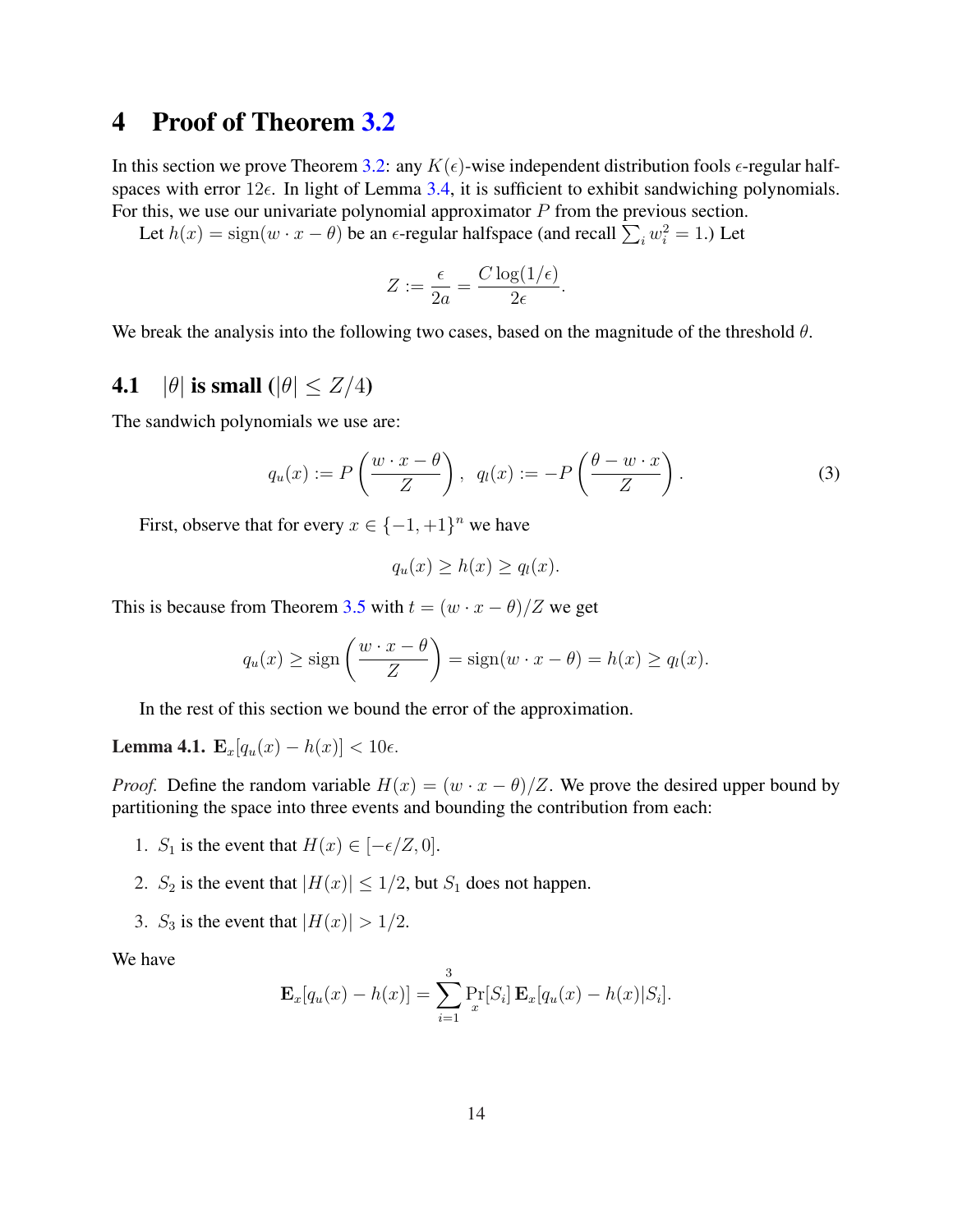**Case 1:** In this case, the pointwise error is moderate – at most  $(2 + \epsilon)$  – and we use gaussian anti-concentration to argue that the event has small probability mass. The event  $H(x) \in [-\epsilon/2, 0]$ implies that

$$
\frac{w \cdot x - \theta}{Z} \in [-2a, 0] \implies q_u(x) \le 1 + \epsilon
$$

$$
\implies q_u(x) - h(x) \le 2 + \epsilon,
$$

using Item (3) in Theorem 3.5.

Since h is  $\epsilon$ -regular, from Corollary 2.2 it follows that  $Pr_x[H(x) \in [-\epsilon/Z, 0]] \leq 3\epsilon$ . So,

$$
\Pr_x[S_1] \mathbf{E}_x[q_u(x) - h(x)|S_1] \le (2 + \epsilon) \cdot 3\epsilon < 8\epsilon.
$$

Case 2: This event has high probability, but in this range we get good pointwise approximation. The event  $S_2$  implies that

$$
H(x) \in [-1/2, 1/2] \setminus [-2a, 0] \implies q_u(x) \le h(x) + \epsilon
$$
  

$$
\implies q_u(x) - h(x) \le \epsilon,
$$

where we used Item (2)in Theorem 3.5. So,

$$
\Pr_x[S_2] \mathbf{E}_x[q_u(x) - h(x)|S_2] \le 1 \cdot \epsilon \le \epsilon.
$$

Case 3: Here we trade off the large magnitude of error (Item (4) in Theorem 3.5) with the small probability of the event (bounded by the Hoeffding bound). Define the intervals

$$
I_j^+ = \left[\frac{j}{2}, \frac{(j+1)}{2}\right) \text{ for } j = 1, 2, \dots
$$
  

$$
I_k^- = \left(\frac{-(k+1)}{2}, \frac{-k}{2}\right] \text{ for } k = 1, 2, \dots
$$

We can write

$$
\Pr_{x}[S_{3}] \mathbf{E}_{x}[q_{u}(x) - h(x)|S_{3}] =
$$
\n
$$
\sum_{j\geq 1} \Pr_{x}[H(x) \in I_{j}^{+}] \mathbf{E}_{x}[q_{u}(x) - h(x)|H(x) \in I_{j}^{+}] + \sum_{k\geq 1} \Pr_{x}[H(x) \in I_{k}^{-}] \mathbf{E}_{x}[q_{u}(x) - h(x)|H(x) \in I_{k}^{-}].
$$
\n(4)

Fix any integer  $j \geq 1$ . If  $H(x) \in I_i^+$  $j^+$ , then

$$
\frac{j}{2} \le H(x) < \frac{j+1}{2}.
$$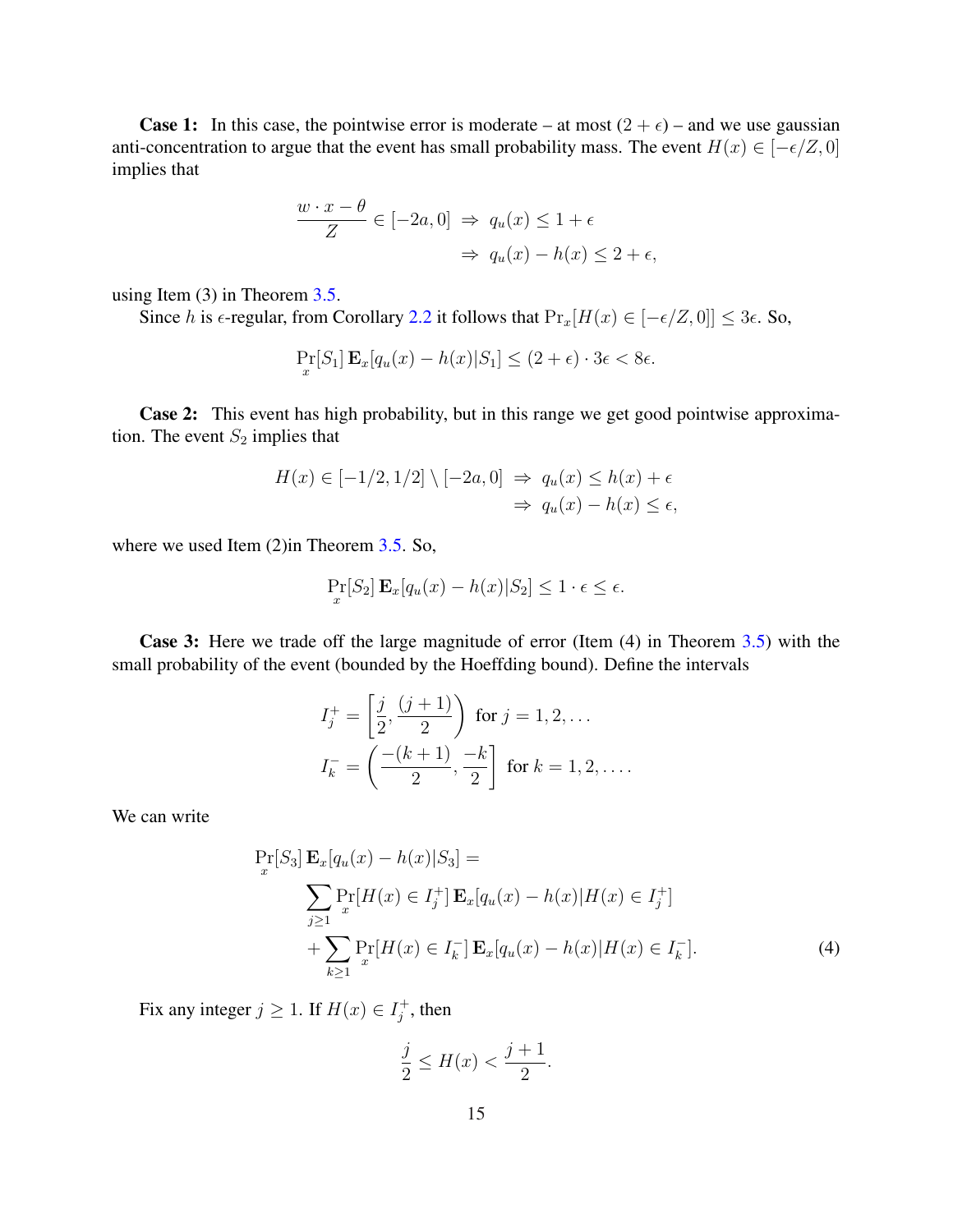Recalling that we have  $|P(t)| \leq 2 \cdot (4t)^K$  for  $t \geq 1/2$ , we get that

$$
q_u(x) = P(H(x)) \le 2(2j + 2)^K.
$$

Since  $h(x) = 1$ , we get

$$
q_u(x) - h(x) = q(x) - 1 \le 2(2j + 2)^K - 1.
$$
\n(5)

Next we bound  $Pr_x[H(x) \in I^+_i]$  $j^+$  using the Hoeffding bound.

$$
\Pr[H(x) \in I_j^+] \le \Pr_x \left[ w \cdot x - \theta \ge \frac{jZ}{2} \right]
$$
  
 
$$
\le \Pr_x \left[ w \cdot x \ge \frac{jZ}{4} \right] \le e^{-j^2 Z^2 / 32}
$$
 (6)

where the second inequality uses the fact that  $|\theta| \leq Z/4$ .

The analysis of the intervals  $I_k^ \overline{k}_k$  is similar (except  $h(x) = -1$ ). For  $H(x) \in I_k^-$  we get

$$
|H(x)| \le \frac{k+1}{2} \implies q_u(x) \le 2(2k+2)^K
$$
  

$$
\implies q_u(x) - h(x) \le 2(2k+2)^K + 1.
$$
 (7)

Similarly, the Hoeffding bound gives

$$
\Pr[H(x) \in I_k^-] \le \Pr_x \left[ w \cdot x - \theta \le \frac{-kZ}{2} \right]
$$
  
 
$$
\le \Pr_x \left[ w \cdot x \le \frac{-kZ}{4} \right] \le e^{-k^2 Z^2 / 32}.
$$
 (8)

Plugging equations  $(5)$ ,  $(6)$ ,  $(7)$ ,  $(8)$  back into  $(4)$ , we get

$$
\Pr_{x}[S_{3}] \mathbf{E}_{x}[q_{u}(x) - h(x)|S_{3}] \leq
$$
\n
$$
\sum_{j\geq 1} \frac{2(2j+2)^{K} - 1}{e^{j^{2}Z^{2}/32}} + \sum_{k\geq 1} \frac{2(2k+2)^{K} + 1}{e^{k^{2}Z^{2}/32}}
$$
\n
$$
= 4 \sum_{j\geq 1} \frac{(2j+2)^{K}}{e^{j^{2}Z^{2}/32}} < 4 \sum_{j\geq 1} e^{j(2K - Z^{2}/32)},
$$

where the last inequality follows by noting that, for  $j \geq 1$ ,  $(2j+2)^K < e^{2Kj}$  and  $e^{j^2 Z^2/32} \geq e^{jZ^2/32}$ . But now observe that  $\overline{a}$ 

$$
2K - \frac{Z^2}{32} < \frac{C \log^2(1/\epsilon)}{\epsilon^2} \left( 10c - \frac{C}{128} \right).
$$

For a suitable choice of  $C \gg c$ , we have that  $10c - C/128 \le -1$ , so

$$
\Pr_x[S_3] \mathbf{E}_x[q_u(x) - h(x)|S_3] < 4 \sum_j e^{-jC \frac{\log^2(1/\epsilon)}{\epsilon^2}} < \epsilon.
$$

Thus overall, we have  $\mathbf{E}_x[q_u(x) - h(x)] \leq 10\epsilon$ .

 $\Box$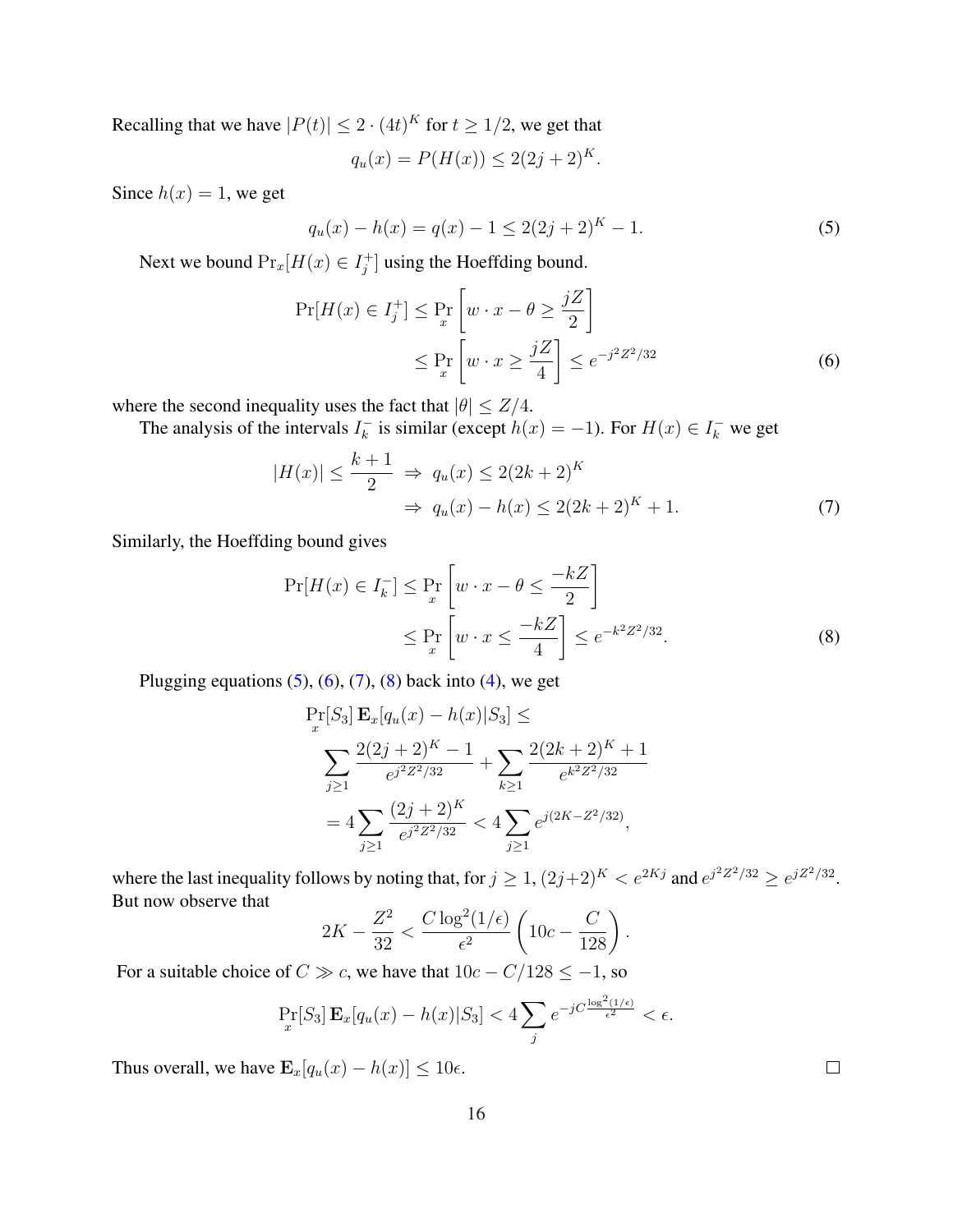The lower sandwich bound follows by symmetry:

Lemma 4.2.  $\mathbf{E}_x[h(x) - q_l(x)] < 10\epsilon$ .

*Proof.* Since  $q_l(x) \leq h(x)$  for every x, we also have  $-h(x) \leq -q_l(x)$ . Thus

$$
-q_l(x) = P\left(\frac{\theta - w \cdot x}{Z}\right)
$$

is an upper sandwich for the function  $-h(x) = sign(\theta - w \cdot x)$ . As this does not change the magnitude of  $\theta$ , we can apply the analysis of Lemma 4.1 to conclude that  $\mathbf{E}_x[h(x) - q_l(x)] = \mathbf{E}_x[-q_l(x) - (-h(x))] < 10\epsilon.$  $\Box$ 

### 4.2  $|\theta|$  is large  $(|\theta| > Z/4)$

We assume for simplicity that  $\theta \geq Z/4$  (the case when  $\theta$  is negative is handled similarly). The sandwich polynomials we use are:

$$
r_u(x) = P\left(\frac{w \cdot x - Z/4}{Z}\right), \quad r_l(x) = -1. \tag{9}
$$

**Lemma 4.3.**  $h(x) \ge r_l(x)$  *for all*  $x \in \{-1, +1\}^n$ *. Further,*  $\mathbf{E}_x[h(x) - r_l(x)] \le 2\epsilon$ *.* 

*Proof.* Note that  $\mathbf{E}_x[h(x) - r_l(x)] = 2 \Pr_x[h(x) = 1]$ . For large enough C we have  $\Pr_x[h(x) = 1]$ 1] =  $Pr_x[w \cdot x \ge \theta] < e^{-Z^2/32} < \epsilon$ .  $\Box$ 

**Lemma 4.4.**  $r_u(x) \ge h(x)$  *for all*  $x \in \{-1, +1\}^n$ *. Further,*  $\mathbf{E}_x[r_u(x) - h(x)] \le 12\epsilon$ *.* 

*Proof.* Observe that  $r_u(x)$  is the upper sandwich polynomial for the halfspace  $h'(x) = \text{sign}(w \cdot x)$  $x - Z/4$ ) as specified in Section 4.1. Thus we have  $r_u(x) \ge h'(x) \ge h(x)$  hence

$$
\mathbf{E}_x[r_u(x) - h(x)] = \mathbf{E}_x[r_u(x) - h'(x)] + \mathbf{E}_x[h'(x) - h(x)].
$$

By Lemma 4.1,  $\mathbf{E}_x[r_u(x) - h'(x)] \le 10\epsilon$  whereas by the Hoeffding bound  $\mathbf{E}_x[h'(x) - h(x)] \le 2\epsilon$ which completes the proof.  $\Box$ 

### 5 Fooling non-regular halfspaces

In this section we show how to fool halfspaces that are not regular. We proceed by case analysis based on the *critical index* of the halfspace, which we define shortly. Throughout this section we assume that the weights of the halfspace are decreasing:

$$
|w_1| \geq |w_2| \ldots \geq |w_n|.
$$

We can assume this without loss of generality because we are going to prove that, for a suitable k, *any* k-wise independent distribution fools such halfspaces, and the property of being k-wise independent is clearly invariant under permutation of the variables.

Some notation: For  $T \subseteq [n]$  we denote by  $\sigma_T$  the quantity  $\sigma_T := \sqrt{\sum_{i \in T} w_i^2}$ . For  $k \in [n]$  we also write  $\sigma_k$  for  $\sigma_{\{k,k+1,\dots,n\}}$ .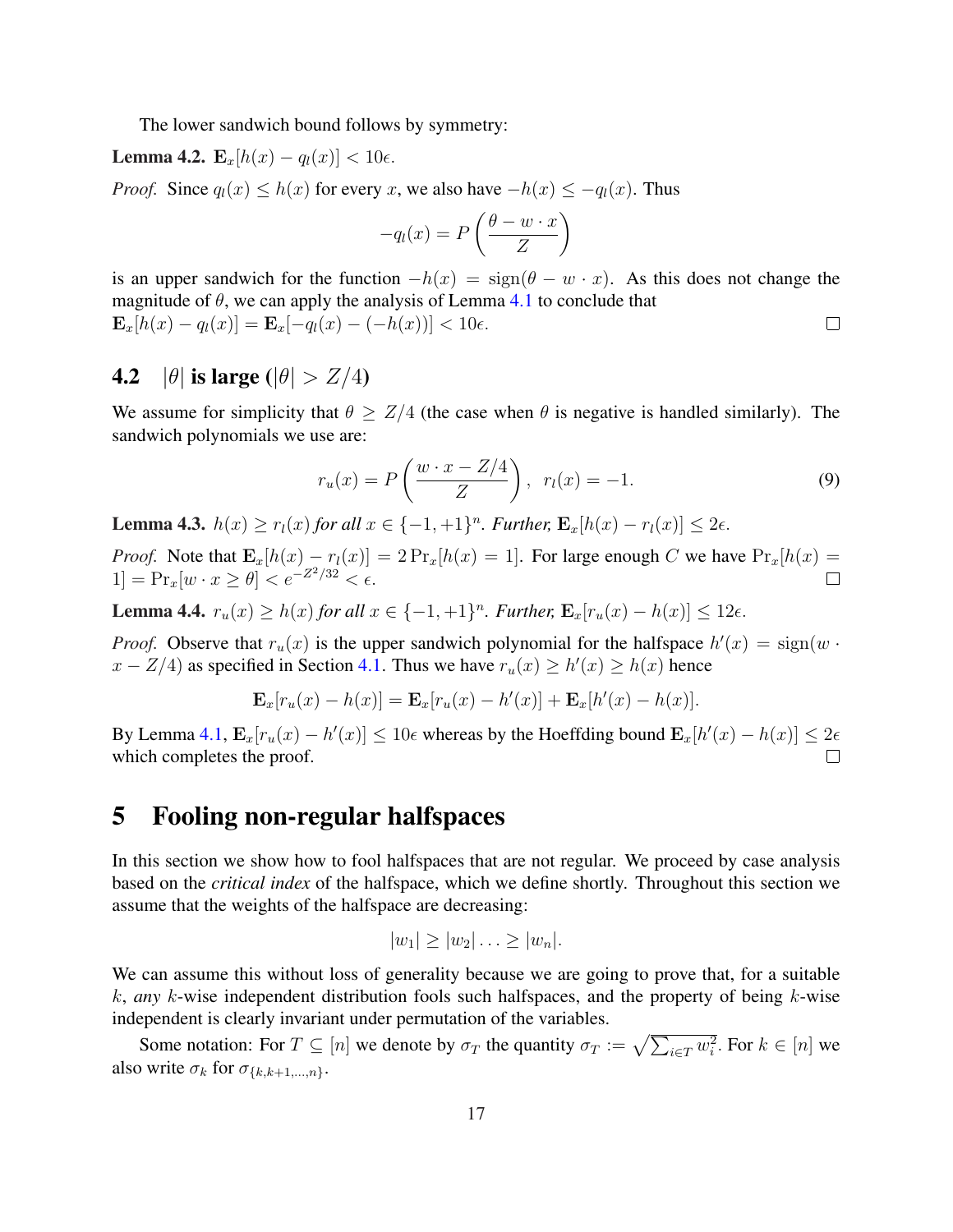**Definition 5.1** (Critical index). We define the  $\tau$ -critical index  $\ell(\tau)$  of a halfspace  $h = sign(w \cdot x - \theta)$ as the smallest index  $i \in [n]$  for which

$$
|w_i| \leq \tau \cdot \sigma_i.
$$

If this inequality does not hold for any  $i \in [n]$ , we define  $\ell(\tau) = \infty$ .

Note that a halfspace is  $\tau$ -regular if  $\ell(\tau) = 1$ ; in this section we handle the case  $\ell(\tau) > 1$ .

We assume without loss of generality that  $\epsilon$  is sufficiently small. Given  $\epsilon$ , our threshold for the critical index is

$$
L(\epsilon) := \frac{8 \log^2(10/\epsilon)}{\epsilon^2}.
$$

We argue separately depending on whether  $\ell(\epsilon) > L(\epsilon)$  or not. Both proofs rely on the following simple property of k-wise independent distributions.

Fact 5.2. Let D be a k-wise independent distribution over  $\{-1, +1\}^n$ . Condition on any fixed values for any  $t \leq k$  bits of D, and let D' be the projection of D on the other  $n - t$  bits. Then D' is  $(k - t)$ -wise independent.

The first theorem addresses the simpler case when  $\ell(\epsilon) \leq L(\epsilon)$ .

Theorem 5.3 (Fooling non-regular halfspaces with small critical index). *Let* h(x) *be a halfspace with*  $\epsilon$ -critical index  $\ell(\epsilon) \leq L(\epsilon)$ . Then any  $(K(\epsilon)+L(\epsilon))$ -wise independent distribution  $O(\epsilon)$ -fools h*.*

*Proof.* Condition on any setting to the first  $\ell - 1$  variables. Each of these defines a halfspace of the form !<br>!

$$
h'(x) = \text{sign}\left(\sum_{i \ge \ell} w_i x_i - \theta'\right)
$$

where  $\theta'$  depends on the values assigned to the head. Every such halfspace is  $\epsilon$ -regular by the definition of  $\epsilon$ -critical index. Also, the conditional distribution on the remaining variables is  $K(\epsilon)$ wise independent by Fact 5.2. Thus, Theorem 3.2 implies that we fool  $h'$  with error  $\epsilon$ . Since both the uniform distribution and D induce the same (uniform) distribution on the first  $\ell - 1$  variables, an averaging argument concludes the proof of the theorem.

 $\Box$ 

In the rest of this section we study the case of large critical index  $\ell(\epsilon) > L(\epsilon)$ , and prove the following theorem.

**Theorem 5.4** (Fooling non-regular halfspaces with large critical index). Let  $h(x)$  be a halfspace *with critical index*  $\ell(\epsilon) > L(\epsilon)$ *. Any*  $(L(\epsilon) + 2)$ *-wise independent distribution* D fools h with error  $9<sub>\epsilon</sub>$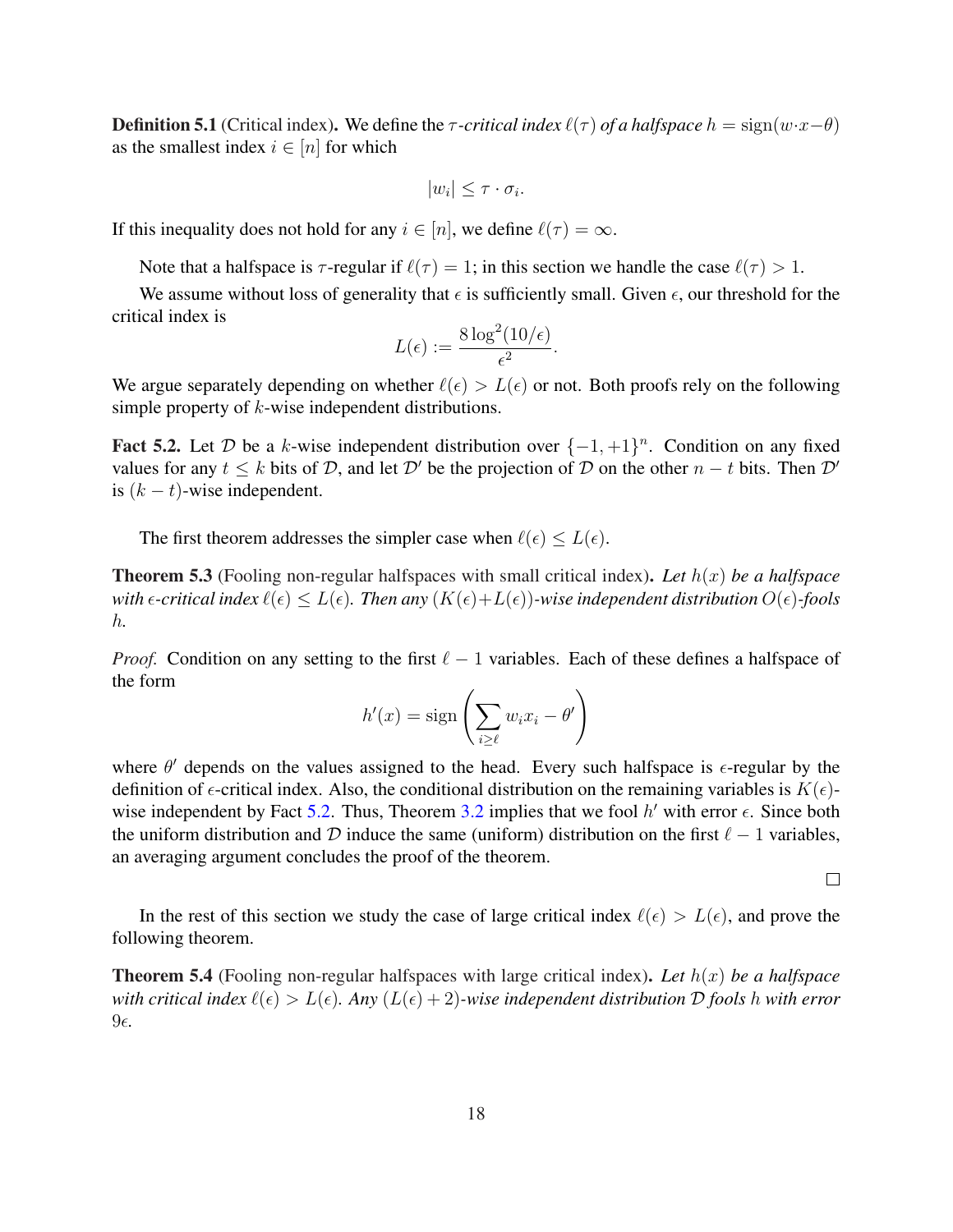To prove Theorem 5.4 we partition the coordinate set [n] into a *head* H consisting of the first  $L(\epsilon)$  coordinates, and a *tail*  $T = [n] \setminus H$  consisting of the rest. We then show that a random setting  $L(\epsilon)$  coordinates, and a *tatt*  $I = [n] \setminus H$  consisting of the rest. We then show that a random setting of the head variables induces with high probability a partial sum  $\sum_{i \in H} w_i x_i - \theta$  which is so large in magnitude that the values of the tail variables are essentially irrelevant, in the sense that they are very unlikely to change the sign of  $w \cdot x - \theta$  and hence the value of the halfspace.

We will show that this statement holds both for the uniform distribution and for the distribution  $D$  with limited independence. For the latter we will use that after restricting the variables in the head we still have a 2-wise independent distribution on the tail (by Fact 5.2), which is enough for Chebyshev's concentration bound to apply. To show that the partial sum is likely to be large we use ideas from [57], in particular that the weights decrease geometrically up to the critical index.

We partition the coordinate set [n] into a *head* H consisting of the first  $L(\epsilon)$  coordinates, and a *tail*  $T = [n] \setminus H$  consisting of the rest. Any fixing of the variables in H results in a halfspace

$$
h'(x_T) := \text{sign}\left(\sum_{i \in T} w_i x_i - \theta'_H\right)
$$

over the tail variables  $x_T$  where

$$
\theta'_H := \theta - \sum_{i \in H} w_i x_i.
$$

As discussed before, our goal is to show that, for a random setting of the head variables,  $\theta'_{H}$  is As discussed before, our goal is to show that, for a random setting of the head variables,  $\sigma_H$  is likely to be so large in magnitude that the value of the tail sum  $\sum_{i \in T} w_i x_i$  is unlikely to influence the outcome of  $h(x)$ . The key idea here is the following lemma from [57] showing that the weights decrease geometrically up to the critical index.

**Lemma 5.5.** *For any*  $1 \leq i < j \leq \ell + 1$  *we have* 

$$
|w_j| \leq \sigma_j < \left(\sqrt{1-\epsilon^2}\right)^{j-i} \sigma_i \leq \left(\sqrt{1-\epsilon^2}\right)^{j-i} |w_i|/\epsilon.
$$

*In particular, if*  $j \geq i + (4/\epsilon^2) \ln(1/\epsilon)$  *then* 

$$
|w_j| \le |w_i|/3.
$$

*Proof.* For any  $k \leq \ell$ , we have by the definition of  $\epsilon$ -critical index that

$$
w_k^2 > \epsilon^2 \sigma_k^2.
$$

Hence

$$
\sigma_{k+1}^2 = \sigma_k^2 - w_k^2 < (1 - \epsilon^2)\sigma_k^2.
$$

Repeating this calculation yields

$$
\sigma_j^2 < (1 - \epsilon^2)^{j - i} \sigma_i^2.
$$

To conclude the first chain of inequalities in the statement of the lemma, use again  $\sigma_i^2 < w_i^2/\epsilon^2$ and the obvious inequality  $\sigma_j^2 \geq w_j^2$ . The "in particular" part can be verified by straightforward calculation, using that  $\epsilon$  is sufficiently small.  $\Box$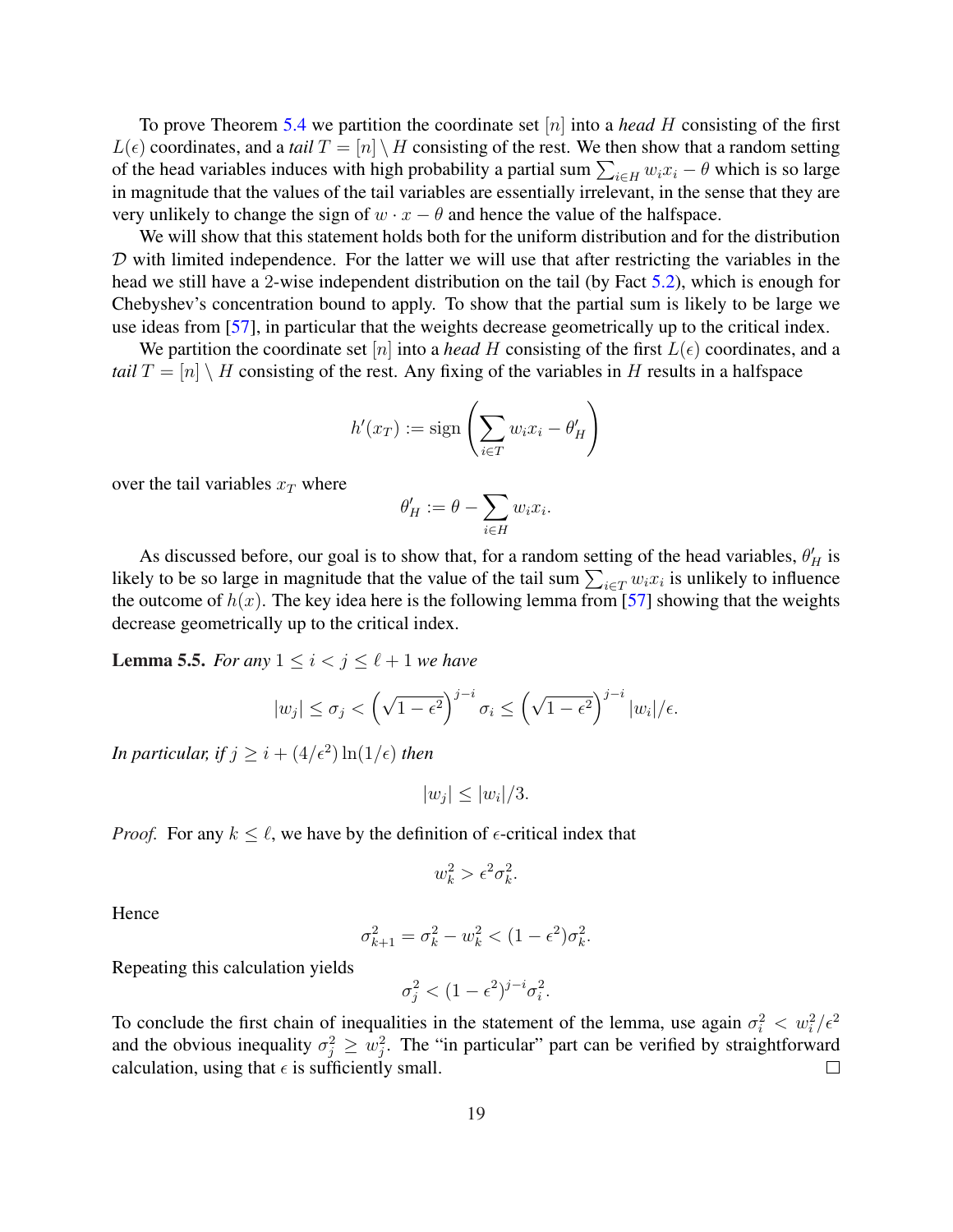Now consider the set of

$$
t := \log(10/\epsilon)
$$

"nicely separated" coordinates (variables)

$$
G := \{ k_i := 1 + i \cdot (4/\epsilon^2) \ln(1/\epsilon) : i = 0, 1, \dots, t - 1 \} \subseteq H.
$$

Observe that indeed  $G \subseteq H$  because the maximum index in G is at most  $1 + t \cdot (4/\epsilon^2) \log(1/\epsilon) \le$  $(4/\epsilon^2) \log^2(10/\epsilon)$ , whereas H consists of all the first  $L(\epsilon) = (8/\epsilon^2) \log^2(10/\epsilon)$  indices. The key features of  $G$  are that we can apply the 'in particular' part of Lemma 5.5 and prove the following claim.

Claim 5.6.  $\sigma_T < \epsilon |w_{k_t}|$ .

*Proof.* By our choice of  $L(\epsilon)$ , t, and  $k_t$ , we have

$$
L(\epsilon) - k_t \ge 8 \log^2(10/\epsilon) / \epsilon^2 - 4 \log^2(10/\epsilon) / \epsilon^2 \ge \log^2(1/\epsilon) / \epsilon^2.
$$

An application of Lemma 5.5 gives

$$
\sigma_T < \sqrt{1 - \epsilon^2}^{\log^2(1/\epsilon)/\epsilon^2} |w_{k_t}| / \epsilon \le \epsilon^2 |w_{k_t}| / \epsilon = \epsilon |w_{k_t}|
$$

where we use that  $\epsilon$  is sufficiently small.

We now show that a random setting of H is likely to result in a value of  $|\theta_H|$  which is at least  $|w_{k_t}|/4$ . The proof relies on the following claim.

**Claim 5.7.** Let  $v_1 > v_2 > \cdots > v_t > 0$  be a sequence of numbers so that  $v_{i+1} \leq v_i/3$ . Then for *any two points*  $x \neq y \in \{-1, +1\}^t$ *, we have*  $|v \cdot x - v \cdot y| \geq v_t$ *.* 

*Proof.* Let  $z := x - y \in \{-2, 0, 2\}^t$ , which is not zero. Let  $j \le t$  be the smallest index such that  $z_i \neq 0$ . Then

$$
|v \cdot x - v \cdot y| = |v \cdot z| = |\sum_{i \ge j} v_i z_i| \ge |v_j z_j| - \sum_{i > j} |v_i z_i| \ge 2(v_j - \sum_{i > j} v_i)
$$
  

$$
\ge 2(v_j - \sum_{i > j} \frac{v_j}{3^{i-j}}) \ge 2(v_j - v_j/2) = v_j \ge v_t,
$$

using  $v_i \le v_j/3^{i-j}$  by assumption.

We are now ready to show our intended lemma:

Lemma 5.8.  $Pr_{x_i:i \in H}$  $[|\theta - \sum_{i=1}^{n}$  $i \in H$   $w_i x_i$  $\vert \leq \vert w_{k_t} \vert / 4$ l<br>E  $\leq \epsilon/10$ .  $\Box$ 

 $\Box$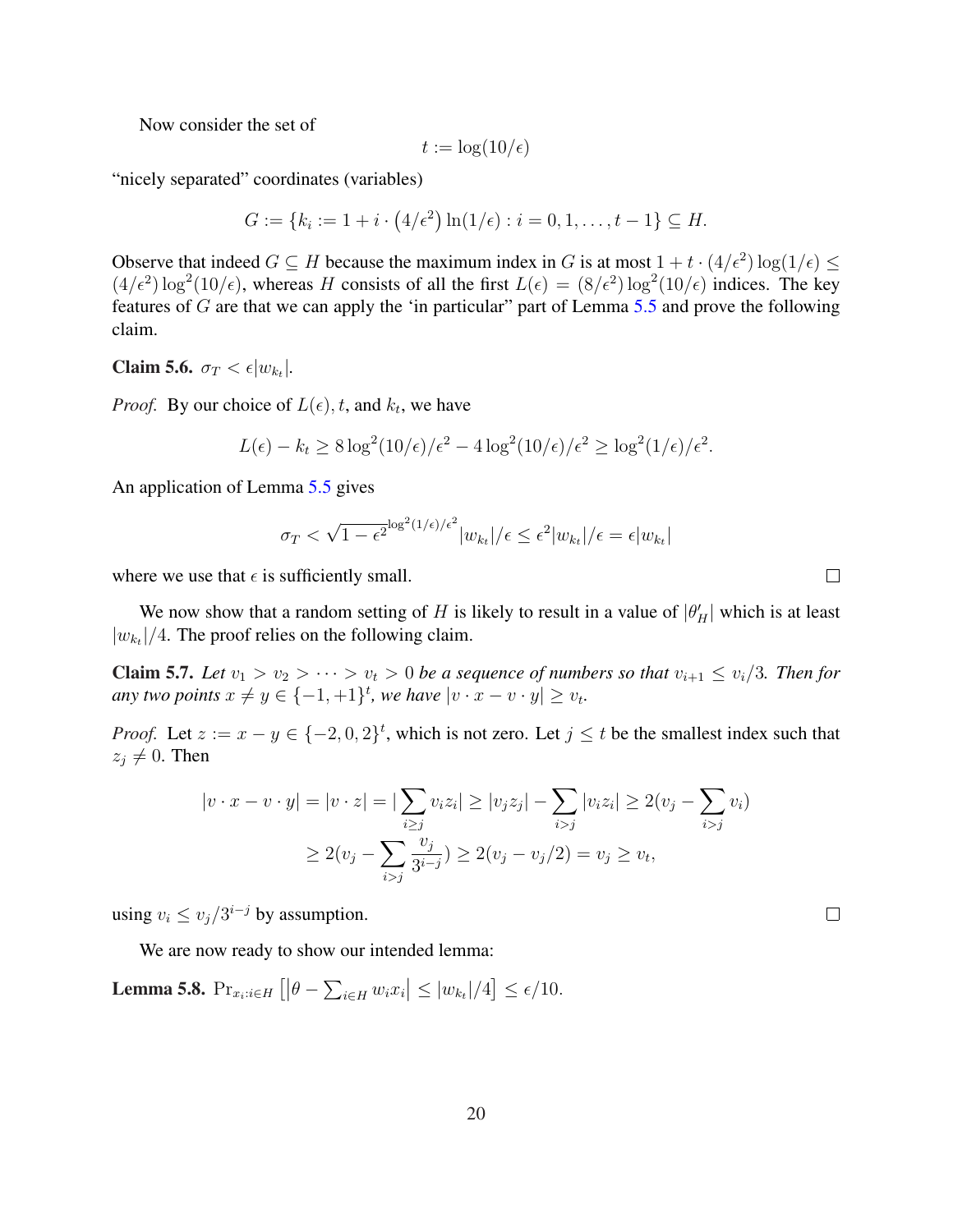*Proof.* Fix any assignment to the variables in  $H \setminus G$ . For this fixing, the event  $|\theta - \theta|$  $\overline{ }$  $\left| \sum_{i\in H} w_i x_i \right| \leq$  $|w_{k_t}|/4$  happens only if  $\overline{r}$  $\overline{a}$ 

$$
\sum_{i \in G} w_i x_i \in \left[\theta - \sum_{i \in H \backslash G} w_i x_i - |w_{k_t}|/4, \theta - \sum_{i \in H \backslash G} w_i x_i + |w_{k_t}|/4\right],
$$

i.e.,  $\sum_{i \in G} w_i x_i$  falls in an interval of length  $|w_{k_t}|/2$ . Applying Claim 5.7 to the weights in G, any i.e.,  $\sum_{i\in G} w_i x_i$  hans in an interval of length  $|w_{k_t}|/2$ . Applying Claim 3.7 to the weights in G, any two possible outcomes of  $\sum_{i\in G} w_i x_i$  differ by at least  $|w_{k_t}|$ . So there is at most one setting  $x_{k_1} =$  $a_1, \ldots, x_{k_t} = a_t$  of the variables in G for which this event occurs. This setting has probability at most  $2^{-t} = \epsilon/10$ .  $\Box$ 

With this lemma in hand, we can show that limited independence suffices to fool halfspaces with a large critical index.

*Proof of Theorem* 5.4. We compare the behavior of  $h(x)$  on D and the uniform distribution U. In either case, the marginal distribution for the variables in  $H$  is uniform. For each setting of these emer case, the marginal distribution for the variables in *H* is uniform. For each setting of these variables, we are left with a halfspace of the form  $h'(x_T) = sign(\sum_{i \in T} w_i x_i - \theta'_H)$  on the variables in T. The combination of Lemma 5.8 and Claim 5.6 shows that with probability at least  $1 - \epsilon/10$ we have

$$
|\theta - \sum_{i \in H} w_i \cdot x_i| \ge \frac{|w_{k_t}|}{4} \ge \frac{\sigma_T}{4\epsilon}.\tag{\star}
$$

We condition on this event ( $\star$ ). Consider the projections U' and D' of U and D on  $x_T$ . By Fact 5.2,  $\mathcal{D}'$  is 2-wise independent. We now argue that for both  $\mathcal{U}'$  and  $\mathcal{D}'$ , it is very likely that  $h'(x_T) = -\text{sign}(\theta'_H)$  (for small enough  $\epsilon$ ). Indeed if this does not happen, then we have

$$
|\sum_{i \in T} w_i x_i| \ge |\theta - \sum_{i \in H} w_i \cdot x_i| \ge \frac{|w_{k} |}{4} \ge \frac{\sigma_T}{4\epsilon}.
$$

Under the uniform distribution, by a Hoeffding bound (Theorem 2.3), the probability of this event is bounded by  $\overline{a}$  $\overline{a}$  $\overline{a}$ 

$$
\Pr_{x \sim \mathcal{U}'} \left[ \left| \sum_{i \in T} w_i x_i \right| \ge \frac{\sigma_T}{4\epsilon} \right] \le 2e^{-\frac{1}{32\epsilon^2}} \ll 4\epsilon.
$$

While by Chebyshev's inequality (Theorem 2.4) we get  $\frac{1}{2}$ 

$$
\Pr_{x \sim \mathcal{D}'} \left[ \left| \sum_{i \in T} w_i x_i \right| \ge \frac{\sigma_T}{4\epsilon} \right] \le 16\epsilon^2 \le 4\epsilon.
$$

Thus, we have

$$
|\mathbf{E}_{\mathcal{D}'}[h'(x_T)] - \mathbf{E}_{\mathcal{U}'}[h'(x_T)]| \le 2|\Pr_{\mathcal{D}'}[h'(x_T) = -\text{sign}(\theta_H')] - \Pr_{\mathcal{U}'}[h'(x_T) = -\text{sign}(\theta_H')]| \le 8\epsilon.
$$

To conclude, our goal was to bound from above  $|\mathbf{E}_U[h(x)] - \mathbf{E}_D[h(x)]|$ . Using the fact that both distributions induce the uniform distribution on variables in  $H$ , and conditioning on the event  $(\star)$ , we get

$$
|\mathbf{E}_{\mathcal{U}}[h(x)] - \mathbf{E}_{\mathcal{D}}[h(x)]| \le 8\epsilon + 2 \cdot \epsilon/10 < 9\epsilon.
$$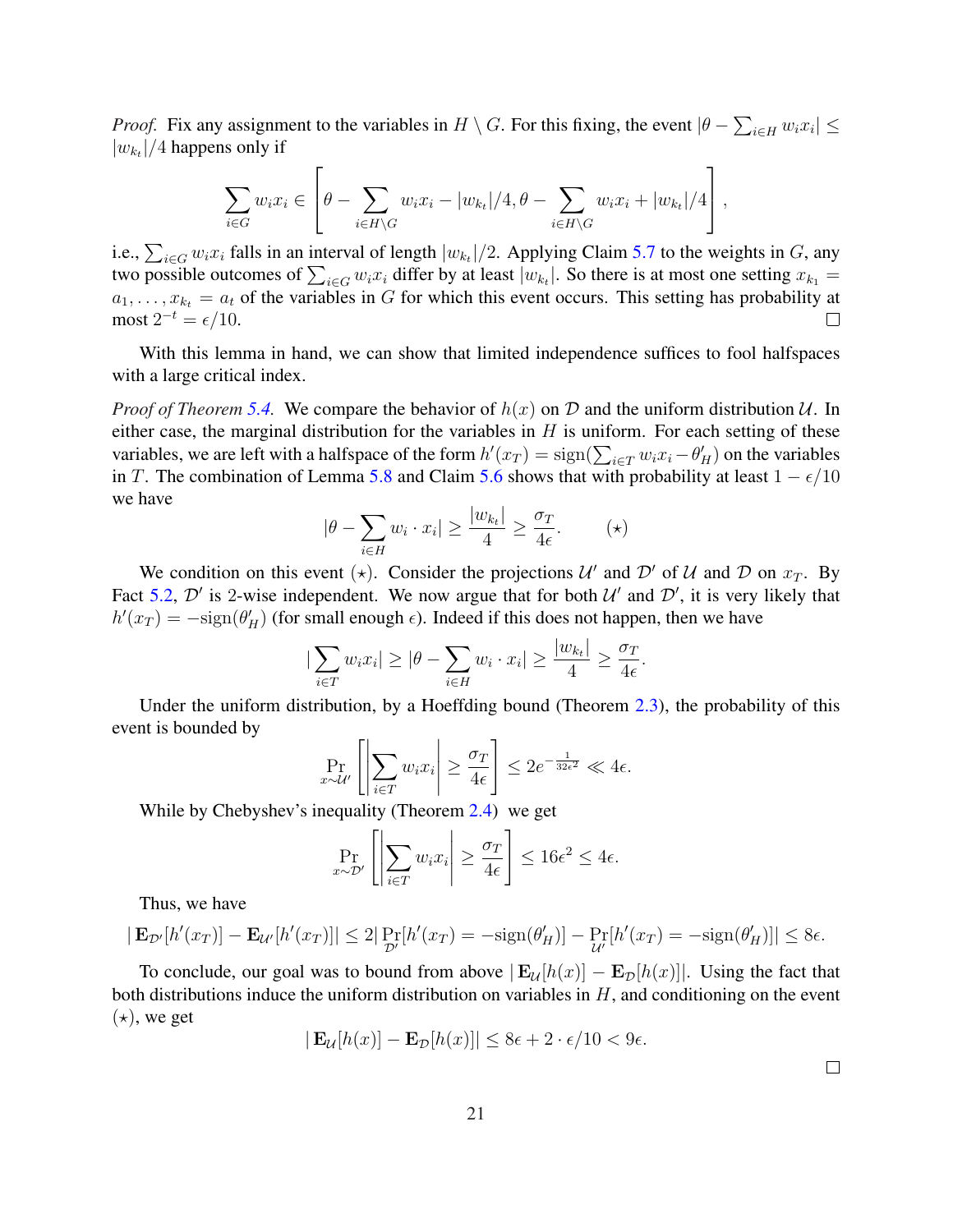#### 5.1 Proof of the main theorem

For completeness in this section we summarize what is needed to prove our main theorem.

**Theorem 1.2** (Main). *(Restated.)* Let D be a k-wise independent distribution on  $\{-1, +1\}^n$ , and let  $h: \{-1,+1\}^n \to \{-1,+1\}$  be a halfspace. Then  $D$  fools h with error  $\epsilon$ , i.e.,

$$
|\mathbf{E}_{x \leftarrow \mathcal{D}}[h(x)] - \mathbf{E}_{x \leftarrow \mathcal{U}}[h(x)]| \le \epsilon
$$
, provided  $k \ge \frac{C}{\epsilon^2} \log^2(\frac{1}{\epsilon})$ ,

where C is an absolute constant and U is the uniform distribution over  $\{-1, +1\}^n$ .

*Proof.* Consider the parameters  $K(\epsilon)$ ,  $L(\epsilon)$  defined in Sections 3 and 5, respectively, and recall that they are both  $O(\log^2(1/\epsilon)/\epsilon^2)$ . For a given halfspace, consider its critical index  $\ell$ . If  $\ell \leq L(\epsilon)$ we apply Theorem 5.3, otherwise we apply Theorem 5.4.  $\Box$ 

Acknowledgements. Rocco Servedio thanks Troy Lee for a helpful conversation about amplifying polynomials and Adam Klivans for useful conversations about Jackson's Theorem. Parikshit Gopalan would like to thank Jaikumar Radhakrishnan and Amir Shpilka for many stimulating discussions about this problem.

## References

- [1] N. Achieser, *Theory of Approximation*. New York: Frederik Ungar Publishing Co, 1956. 11
- [2] M. Ajtai and A. Wigderson, "Deterministic simulation of probabilistic constant depth circuits," in *Proc. 26th IEEE Symposium on Foundations of Computer Science (FOCS)*, 1985, pp. 11–19. 2
- [3] N. Alon, L. Babai, and A. Itai, "A fast and simple randomized algorithm for the maximal independent set problem," *Journal of Algorithms*, vol. 7, pp. 567–583, 1986. 2
- [4] N. Alon, O. Goldreich, J. Håstad, and R. Peralta, "Simple constructions of almost  $k$ -wise independent random variables," *Random Structures & Algorithms*, vol. 3, no. 3, pp. 289–304, 1992. 2
- [5] L. Bazzi, "Polylogarithmic independence can fool DNF formulas," in *48th Annual IEEE Symposium on Foundations of Computer Science (FOCS 2007)*. IEEE Computer Society, 2007, pp. 63–73. 2, 3, 8
- [6] R. Beigel, "Perceptrons, PP, and the Polynomial Hierarchy," *Computational Complexity*, vol. 4, pp. 339–349, 1994. 2
- [7] I. Benjamini, O. Gurel-Gurevich, and R. Peled, "On k-wise independent distributions and boolean functions," 2007, available at http://www.wisdom.weizmann.ac.il/ origurel/. 2, 3, 5, 6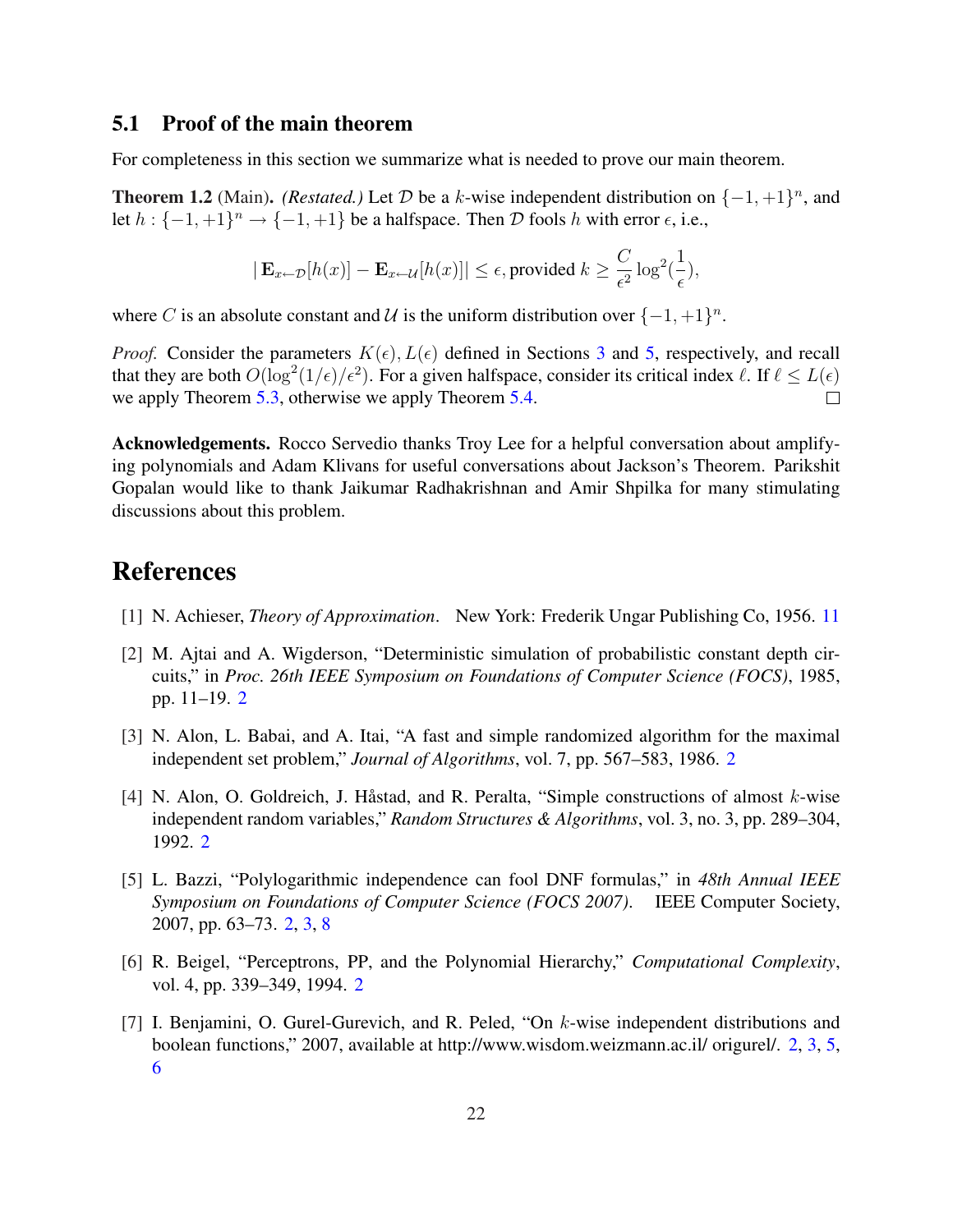- [8] I. Benjamini, G. Kalai, and O. Schramm, "Noise sensitivity of Boolean functions and applications to percolation," *Inst. Hautes Etudes Sci. Publ. Math. ´* , vol. 90, pp. 5–43, 1999. 6
- [9] A. Bogdanov and E. Viola, "Pseudorandom bits for polynomials," *SIAM Journal on Computing*, vol. 39, no. 6, pp. 2464-2486, 2010. 2
- [10] M. Braverman, "Poly-logarithmic independence fools  $AC^0$  circuits," in *Proc. 24th Annual IEEE Conference on Computational Complexity (CCC)*, 2009, pp. 3–8. 2
- [11] N. Carothers, *A Short Course on Approximation Theory,* 1998. Available at http://personal.bgsu.edu/∼carother/Approx.html. 10, 13
- [12] I. Ben-Eliezer, S. Lovett and A. Yadin, "Polynomial Threshold Functions: Structure, Approximation and Pseudorandomness," Manuscript, 2009. 3
- [13] E. Cheney, *Introduction to Approximation Theory*. New York, New York: McGraw-Hill, 1966. 10
- [14] B. Chor, O. Goldreich, J. Hastad, J. Friedman, S. Rudich, and R. Smolensky, "The bit extraction problem and t-resilient functions," in *26th Annual Symposium on Foundations of Computer Science*, IEEE, 1985, pp. 396–407. 2
- [15] B. Chor and O. Goldreich, "On the power of two-point based sampling," *Journal of Complexity*, vol. 5, no. 1, pp. 96–106, Mar. 1989. 2
- [16] M. Dertouzos, *Threshold Logic: A Synthesis Approach*. Cambridge, MA: MIT Press, 1965. 1
- [17] I. Diakonikolas, P. Gopalan, R. Jaiswal, R.A. Servedio and E. Viola, "Bounded Independence Fools Halfspaces." In Proc. *50th Annual Symposium on Foundations of Computer Science (FOCS)*, 2009, pp. 171–180. 0
- [18] I. Diakonikolas, D.M. Kane and J. Nelson, "Bounded Independence Fools Degree-2 Threshold Functions." *Manuscript*, 2009. Available as ECCC Technical Report 09-117. 3
- [19] I. Diakonikolas, R.A. Servedio, L.Y. Tan and A. Wan, "A Regularity Lemma, and Low-Weight Approximators, for Low-Degree Polynomial Threshold Functions." *Proc. 25th Annual IEEE Conference on Computational Complexity (CCC)*, 2010, to appear. Available at http://arxiv.org/abs/0909.4727. 3
- [20] I. Diakonikolas and R. Servedio, "Improved approximation of linear threshold functions," in *Proc. 24th Annual IEEE Conference on Computational Complexity (CCC)*, 2009, pp. 161– 172. 4
- [21] P. Dubey and L. Shapley, "Mathematical properties of the Banzhaf power index," *Mathematics of Operations Research*, vol. 4, pp. 99–131, 1979. 1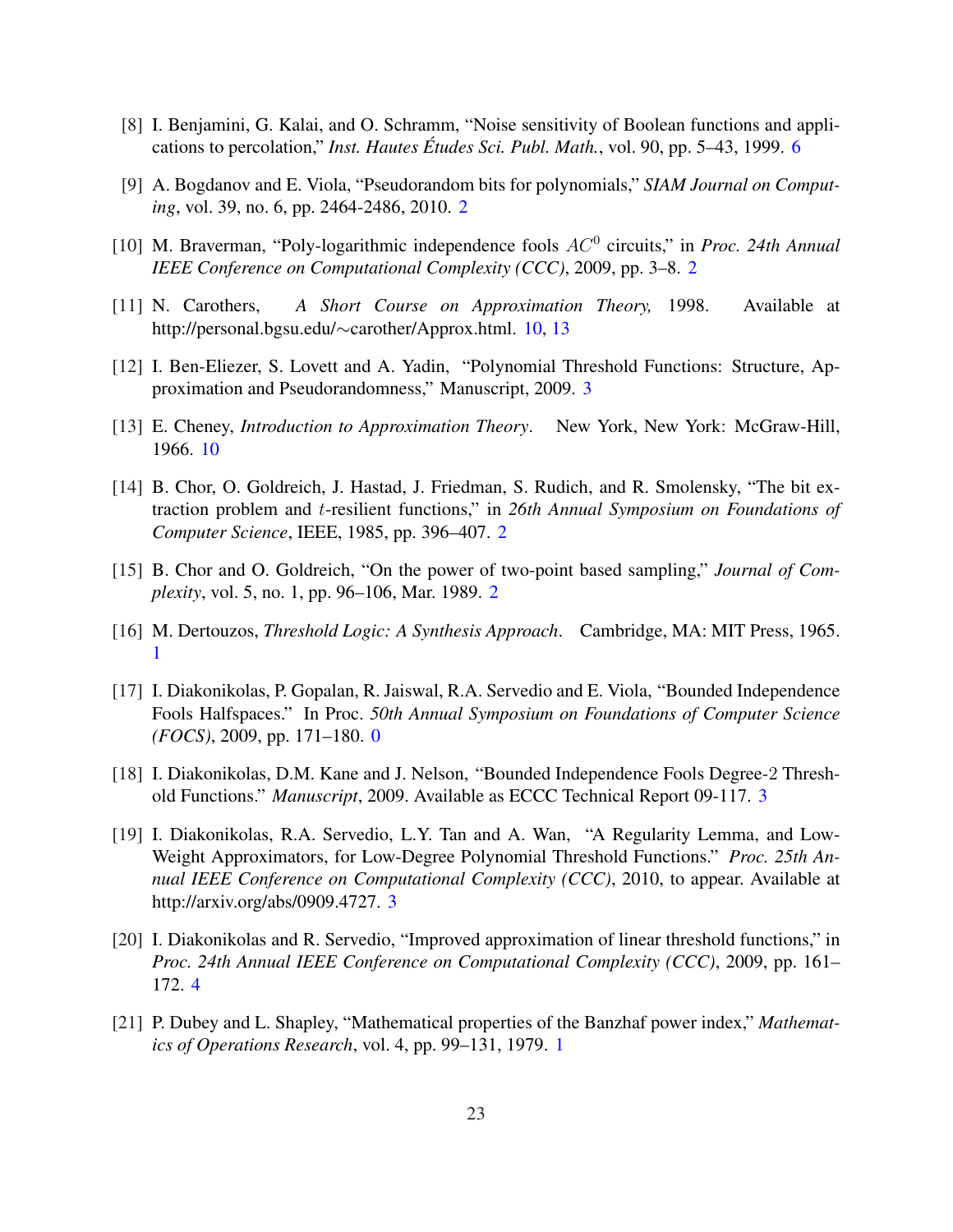- [22] A. Eremenko and P. Yuditskii, "Uniform approximation of  $sgn(x)$  by polynomials and entire functions," *J. d'Analyse Math.*, vol. 12, pp. 313–324, 2007. 5, 6, 9
- [23] J. Forster, M. Krause, S. Lokam, R. Mubarakzjanov, N. Schmitt, and H.-U. Simon, "Relations between communication complexity, linear arrangements, and computational complexity," in *Proc. 21st Conference on Foundations of Software Technology and Theoretical Computer Science (FSTTCS)*, 2001, pp. 171–182. 1
- [24] M. Goldmann, J. Håstad, and A. Razborov, "Majority gates vs. general weighted threshold gates," *Computational Complexity*, vol. 2, pp. 277–300, 1992. 1, 2
- [25] M. Goldmann and M. Karpinski, "Simulating threshold circuits by majority circuits," *SIAM Journal on Computing*, vol. 27, no. 1, pp. 230–246, 1998. 1
- [26] P. Gopalan, R. O'Donnell, Y. Wu and D. Zuckerman, "Fooling functions of halfspaces under product distributions," *Proc. 25th Annual IEEE Conference on Computational Complexity (CCC)*, 2010, to appear. 3
- [27] P. Gopalan and J. Radhakrishnan, "Finding duplicates in a data stream," in *Proc. 20th Annual Symposium on Discrete Algorithms (SODA)*, 2009, pp. 402–411. 3
- [28] A. Hajnal, W. Maass, P. Pudlak, M. Szegedy, and G. Turan, "Threshold circuits of bounded depth," *Journal of Computer and System Sciences*, vol. 46, pp. 129–154, 1993. 1
- [29] J. Håstad, "On the size of weights for threshold gates," SIAM Journal on Discrete Mathemat*ics*, vol. 7, no. 3, pp. 484–492, 1994. 2
- [30] P. Harsha, A. Klivans and R. Meka, "Bounding the sensitivity of polynomial threshold functions," Manuscript, 2009. Available at vailable at http://arxiv.org/abs/0909.5175. 3
- [31] S. Hu, *Threshold Logic*. University of California Press, 1965. 1
- [32] J. Isbell, "A Counterexample in Weighted Majority Games," *Proc. of the AMS*, vol. 20, no. 2, pp. 590–592, 1969. 1
- [33] A. Kalai, A. Klivans, Y. Mansour, and R. Servedio, "Agnostically learning halfspaces," *SIAM Journal on Computing*, vol. 37, no. 6, pp. 1777–1805, 2008. 6
- [34] A. Klivans, R. O'Donnell, and R. Servedio, "Learning intersections and thresholds of halfspaces," *Journal of Computer & System Sciences,* vol. 68, no. 4, pp. 808–840, 2004. 6
- [35] A. R. Klivans and A. A. Sherstov, "A lower bound for agnostically learning disjunctions," in *Conference on Learning Theory (COLT'07)*, 2007, pp. 409–423. 5, 6
- [36] M. Krause, "Geometric arguments yield better bounds for threshold circuits and distributed computing," in *Proc. 6th Structure in Complexity Theory Conference*, 1991, pp. 314–322. 1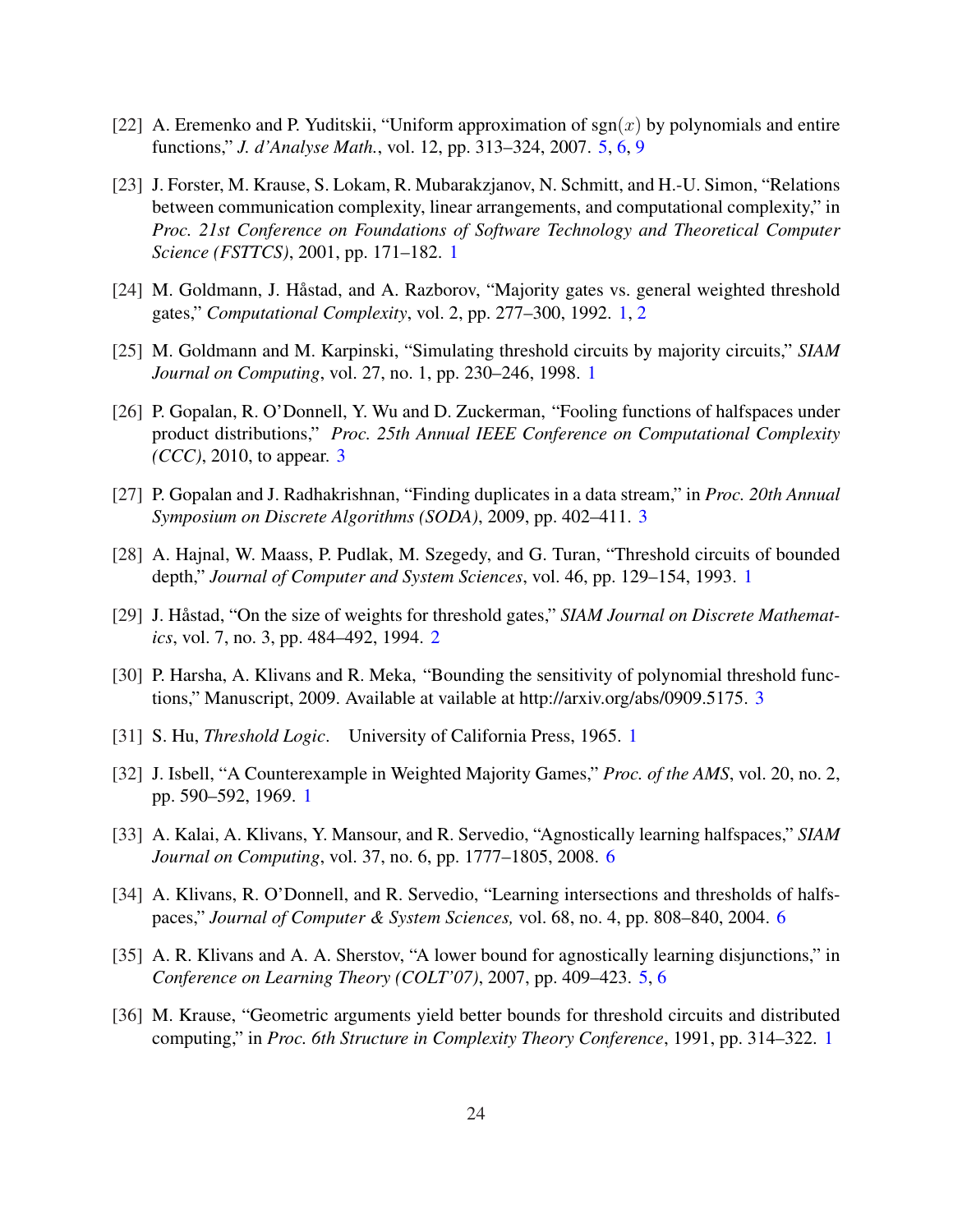- [37] M. Krause and S. Waack, "Variation ranks of communication matrices and lower bounds for depth two circuits having symmetric gates with unbounded fanin," in *Proc. 32nd IEEE Symposium on Foundations of Computer Science (FOCS)*, 1991, pp. 777–782. 1
- [38] P. Lewis and C. Coates, *Threshold Logic*. New York, Wiley, 1967. 1
- [39] N. Linial and N. Nisan, "Approximate inclusion-exclusion," *Combinatorica*, vol. 10, no. 4, pp. 349–365, 1990. 2
- [40] S. Lovett, "Unconditional pseudorandom generators for low degree polynomials," in *40th Annual Symposium on the Theory of Computing (STOC)*. ACM, 2008, pp. 557–562. 2
- [41] M. Luby, B. Velickovic, and A. Wigderson, "Deterministic approximate counting of depth-2 circuits," in *Proc. of the 2nd Israel Symposium on Theory of Computing and Systems (ISTCS)*, 1993, pp. 18–24. 2
- [42] W. Maass and G. Turan, "How fast can a threshold gate learn?" in *Computational Learning Theory and Natural Learning Systems: Volume I: Constraints and Prospects*. MIT Press, 1994, pp. 381–414. 2
- [43] K. Matulef, R. O'Donnell, R. Rubinfeld, and R. Servedio, "Testing halfspaces," *SIAM Journal on Computing*, vol. 39, no. 5, 2010, pp. 2004–2047. 4
- [44] S. Muroga, *Threshold logic and its applications*. New York: Wiley-Interscience, 1971. 1
- [45] R. Meka and D. Zuckerman, Pseudorandom Generators for Polynomial Threshold Functions. *Manuscript*, 2009. Available at http://arxiv.org/abs/0910.4122 3
- [46] J. Naor and M. Naor, "Small-bias probability spaces: efficient constructions and applications," *SIAM J. on Comput.*, vol. 22(4), pp. 838–856, 1993. 2
- [47] N. Nisan, "Pseudorandom generators for space-bounded computations," *Combinatorica*, vol. 12, no. 4, pp. 449–461, 1992. 2, 3
- [48] N. Nisan and M. Szegedy, "On the degree of Boolean functions as real polynomials," in *Proc. 24th Annual Symposium on Theory of Computing (STOC)*, 1992, pp. 462–467. 6
- [49] N. Nisan, "Pseudorandom bits for constant depth circuits," *Combinatorica*, vol. 11, no. 1, pp. 63–70, 1991. 2
- [50] R. O'Donnell and R. Servedio, "The Chow Parameters Problem," in *Proc. 40th Annual ACM Symposium on Theory of Computing (STOC)*, 2008, pp. 517–526. 4
- [51] R. Paturi, "On the degree of polynomials that approximate symmetric Boolean functions," in *Proc. of the 24th Symposium on Theory of Computing (STOC)*, 1992, pp. 468–474. 5, 6
- [52] L. Penrose, "The elementary statistics of majority voting," *Journal of the Royal Statistical Society*, vol. 109, no. 1, pp. 53–57, 1946. 1